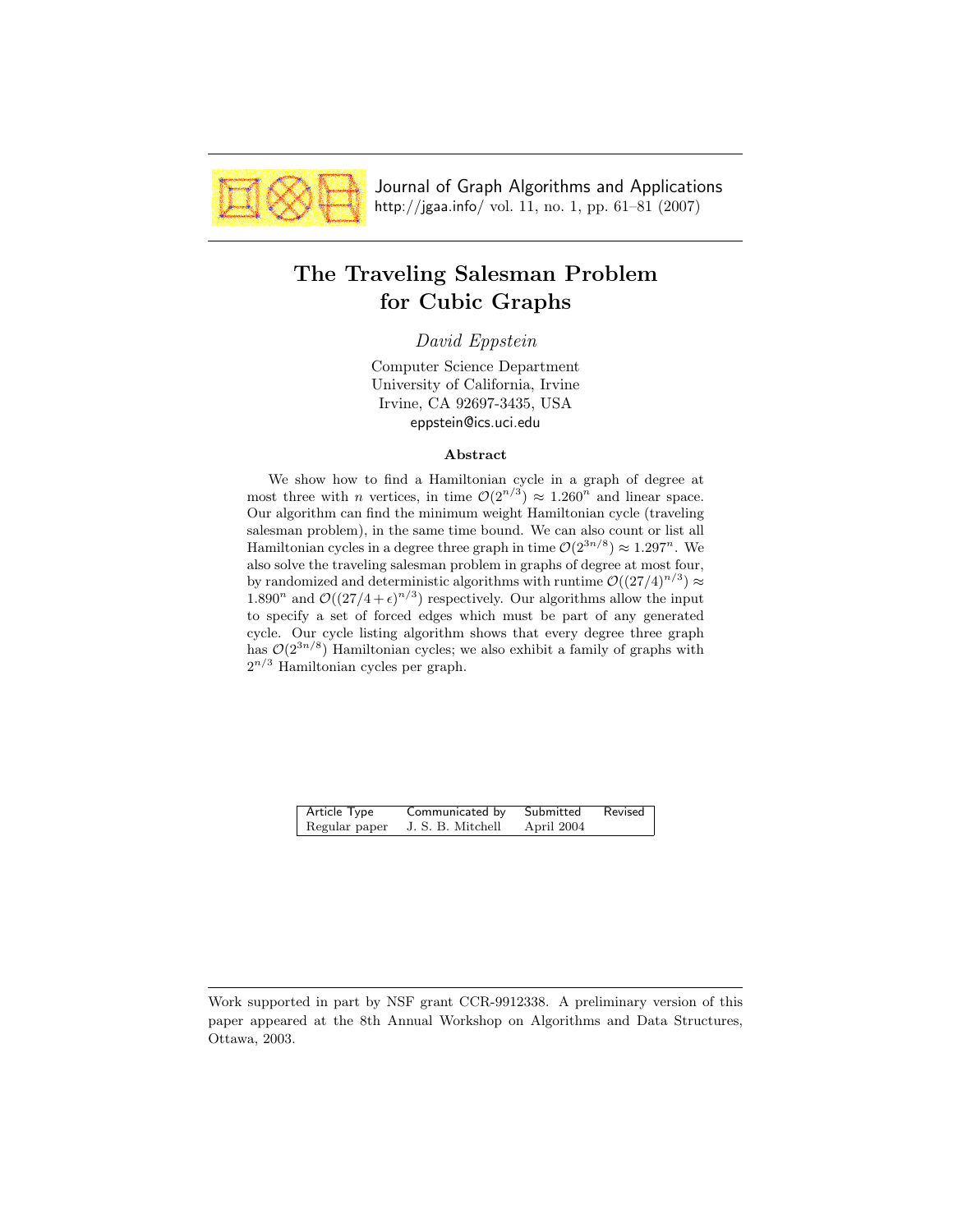### 1 Introduction

The traveling salesman problem and the closely related Hamiltonian cycle problem are two of the most fundamental of NP-complete graph problems [7]. However, despite much progress on exponential-time solutions to other graph problems such as chromatic number  $[3, 5, 9]$  or maximal independent sets  $[2, 11, 13]$ , the only worst-case bound known for finding Hamiltonian cycles or traveling salesman tours is that for a simple dynamic program, using time and space  $\mathcal{O}(2^n n^{\mathcal{O}(1)})$ , that finds Hamiltonian paths with specified endpoints for each induced subgraph of the input graph (D. S. Johnson, personal communication). Hamiltonian cycle and TSP heuristics without worst case analysis have also been studied extensively [8, 15]. Therefore, it is of interest to find special cases of the problem that, while still NP-complete, may be solved more quickly in the worst case than the general problem.

In this paper, we consider one such case: the traveling salesman problem in graphs with maximum degree three, which arises e.g. in computer graphics in the problem of stripification of triangulated surface models [1, 6]. Boundeddegree maximum independent sets had previously been considered [2] but we are unaware of similar work for the traveling salesman problem in bounded degree graphs. More generally, we consider the forced traveling salesman problem in which the input is a multigraph  $G$  and set of *forced edges*  $F$ ; the output is a minimum cost Hamiltonian cycle of  $G$ , containing all edges of  $F$ . A naive branching search that repeatedly adds one edge to a growing path, choosing at each step one of two edges at the path endpoint, and backtracking when the chosen edge leads to a previous vertex, solves this problem in time  $\mathcal{O}(2^n)$  and linear space; this is already an improvement over the general graph dynamic programming algorithm. One could also use algorithms for listing all maximal independent sets in the line graph of the input, to solve the problem in time  $\mathcal{O}(3^{n/2}) \approx 1.732^n$ . We show that more sophisticated backtracking can solve the forced traveling salesman problem (and therefore also the traveling salesman and Hamiltonian cycle problems) for cubic graphs in time  $\mathcal{O}(2^{n/3}) \approx 1.260^n$ and linear space. We also provide a randomized reduction from degree four graphs to degree three graphs solving the traveling salesman problem in better time than the general case for those graphs. We then consider the problem of listing all Hamiltonian cycles. We show that all such cycles can be found in time  $\mathcal{O}(2^{3n/8}) \approx 1.297^n$  and linear space. We can also count all Hamiltonian cycles in the same time bound. Our proof implies that every degree three graph has  $\mathcal{O}(2^{3n/8})$  Hamiltonian cycles; we do not know whether this bound is tight, but we exhibit an infinite family of graphs with  $2^{n/3}$  Hamiltonian cycles per graph.

### 2 The Algorithm and its Correctness

Our algorithm is based on a simple case-based backtracking technique. Recall that G is a graph with maximum degree 3, while  $F$  is a set of edges that must be used in our traveling salesman tour. For simplicity, we describe a version of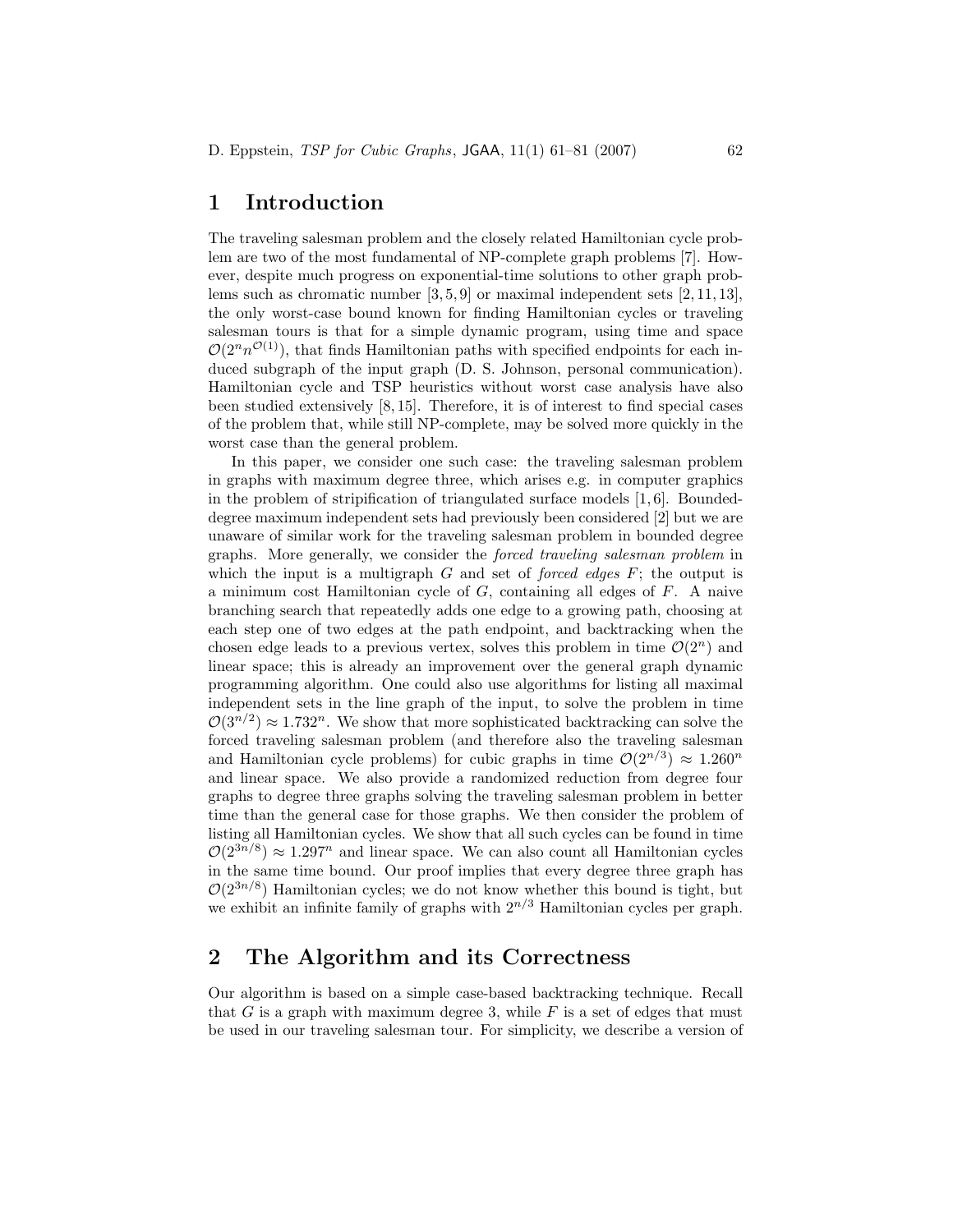

Figure 1: Left: Case analysis of possible paths a Hamiltonian cycle can take through a triangle. Edges belonging to the Hamiltonian cycle are shown as heavier than the non-cycle edges. Right: Cycle of four unforced edges, with two forced edges adjacent to opposite cycle vertices (step 1j).

the algorithm that returns only the cost of the optimal tour, or the special value None if there is no solution. The tour itself can be reconstructed by keeping track of which branch of the backtracking process led to the returned cost; we omit the details. The steps of the algorithm are listed in Table 1. Roughly, our algorithm proceeds in the following stages. Step 1 of the algorithm reduces the size of the input without branching, after which the graph can be assumed to be cubic and triangle-free, with forced edges forming a matching. Step 2 tests for a case in which all unforced edges form disjoint 4-cycles; we can then solve the problem immediately via a minimum spanning tree algorithm. Finally (steps 3–6), we choose an edge to branch on, and divide the solution space into two subspaces, one in which the edge is forced to be in the solution and one in which it is excluded. These two subproblems are solved recursively, and it is our goal to minimize the number of times this recursive branching occurs.

All steps of the algorithm either return or reduce the input graph to one or more smaller graphs that also have maximum degree three, so the algorithm must eventually terminate. To show correctness, each step must preserve the existence and weight of the optimal traveling salesman tour. This is easy to verify for most cases of steps 1 and 3–6. Case 1i performs a so-called  $\Delta$ -Y transformation on the graph; case analysis (Figure 1, left) shows that each edge of the contracted triangle participates in a Hamiltonian cycle exactly when the opposite non-triangle edge also participates.

**Lemma 1** Let  $a$ ,  $b$ , and  $c$  be three edges forming a triangle in a graph  $G$  in which every vertex has degree at most three, and let d be a non-triangle edge incident to b and c (and opposite a). Then every Hamiltonian cycle of G that contains a also contains d, and vice versa.

**Proof:** Let T be the set of endpoints of the triangle. Then a Hamiltonian cycle must enter and exit  $T$  at least once. Each entry-exit pair has two edges with one endpoint in the cycle, but there are at most three such edges overall in  $G$ , so the cycle can only visit  $T$  once: it must enter  $T$  at one of its vertices, use triangle edges to cover a second vertex, and exit  $T$  from the third vertex. The three ways the cycle might do this are shown in Figure 1, left, and it is easy to see from the figure that the property specified in the lemma holds for each  $\Box$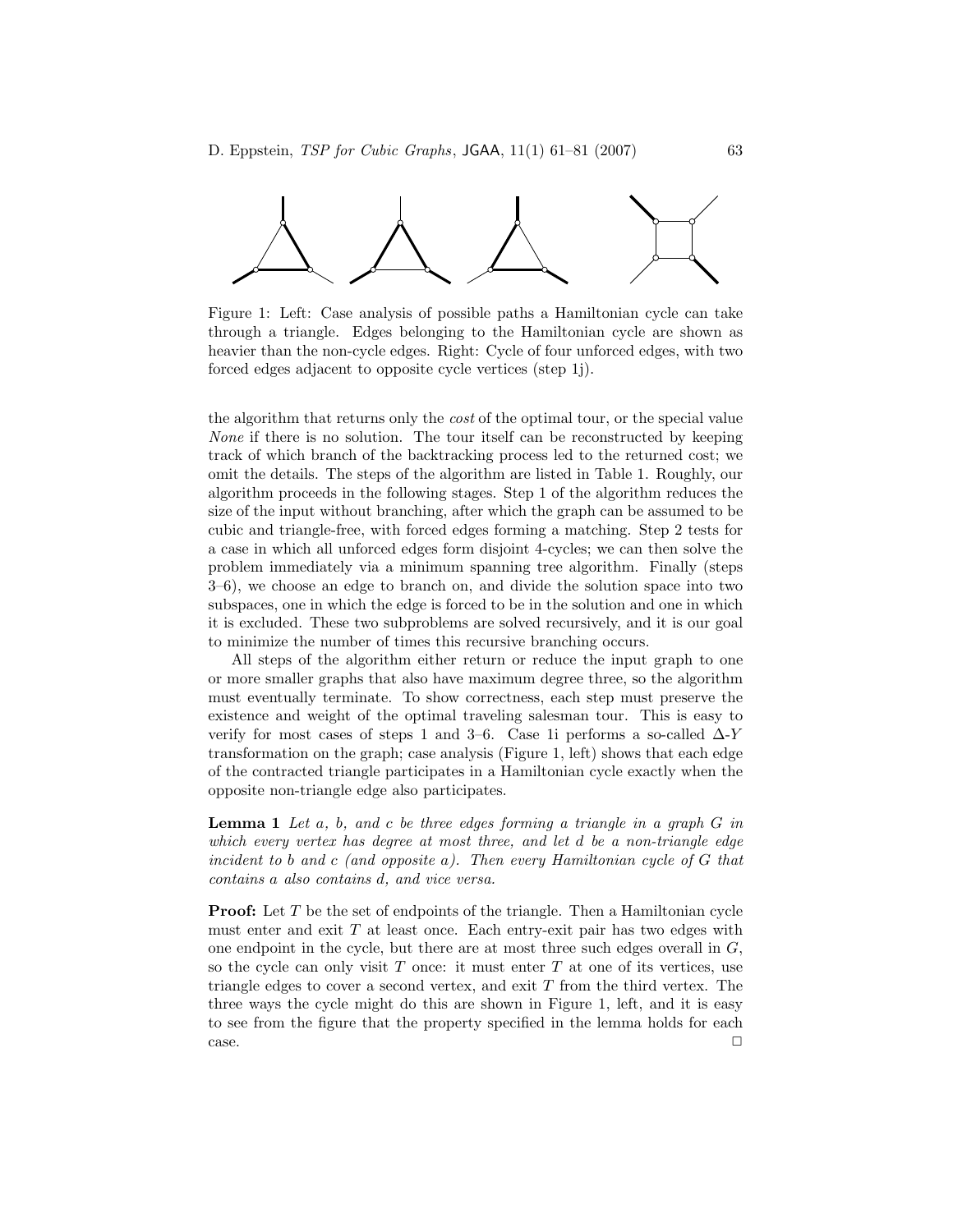- 1. Repeat the following steps until one of the steps returns or none of them applies:
	- (a) If G contains a vertex with degree zero or one, return None.
	- (b) If F consists of a Hamiltonian cycle, return the cost of this cycle.
	- (c) If F contains a non-Hamiltonian cycle, return None.
	- (d) If  $F$  contains three edges meeting at a vertex, return None.
	- (e) If  $G$  contains two parallel edges, at least one of which is not in  $F$ , and  $G$  has more than two vertices, then remove from  $G$  an unforced edge of the two, choosing the one with larger cost if both are unforced.
	- (f) If G contains a self-loop which is not in  $F$ , and G has more than one vertex, remove the self-loop from G.
	- (g) If  $G$  contains a vertex with degree two, add its incident edges to  $F$ .
	- (h) If F contains exactly two edges meeting at some vertex, remove from G that vertex and any other edge incident to it; replace the two edges by a single forced edge connecting their other two endpoints, having as its cost the sum of the costs of the two replaced edges' costs.
	- (i) If G contains a triangle  $xyz$ , then for each non-triangle edge e incident to a triangle vertex, increase the cost of e by the cost of the opposite triangle edge. Also, if the triangle edge opposite  $e$  belongs to  $F$ , add  $e$  to  $F$ . Remove from G the three triangle edges, and contract the three triangle vertices into a single supervertex.
	- (j) If G contains a cycle of four unforced edges, two opposite vertices of which are each incident to a forced edge outside the cycle, then add to  $F$  all non-cycle edges that are incident to a vertex of the cycle.
- 2. If  $G \setminus F$  forms a collection of disjoint 4-cycles, perform the following steps.
	- (a) For each 4-cycle  $C_i$  in  $G \setminus F$ , let  $H_i$  consist of two opposite edges of  $C_i$ , chosen so that the cost of  $H_i$  is less than or equal to the cost of  $C_i \setminus H_i$ .
	- (b) Let  $H = \bigcup_i H_i$ . Then  $F \cup H$  is a degree-two spanning subgraph of G, but may not be connected.
	- (c) Form a graph  $G' = (V', E')$ , where the vertices of V' consist of the connected components of  $F \cup H$ . For each set  $H_i$  that contains edges from two different components  $K_j$  and  $K_k$ , draw an edge in  $E'$  between the corresponding two vertices, with cost equal to the difference between the costs of  $C_i \setminus H_i$  and of  $H_i$ .
	- (d) Compute the minimum spanning tree of  $(G', E')$ .
	- (e) Return the sum of the costs of  $F \cup H$  and of the minimum spanning tree.
- 3. Choose an edge  $yz$  according to the following cases:
	- (a) If  $G \backslash F$  contains a 4-cycle, two vertices of which are adjacent to edges in F, let y be one of the other two vertices of the cycle and let  $yz$  be an edge of  $G \setminus F$  that does not belong to the cycle.
	- (b) If there is no such 4-cycle, but F is nonempty, let xy be any edge in F and  $yz$  be an adjacent edge in  $G \setminus F$ .
	- (c) If  $F$  is empty, let  $yz$  be any edge in  $G$ .
- 4. Call the algorithm recursively on  $G, F \cup \{yz\}$ .
- 5. Call the algorithm recursively on  $G \setminus \{yz\}, F$ .
- 6. Return the minimum of the numbers returned by the two recursive calls.

Table 1: Forced TSP algorithm for graph G and forced edge set F.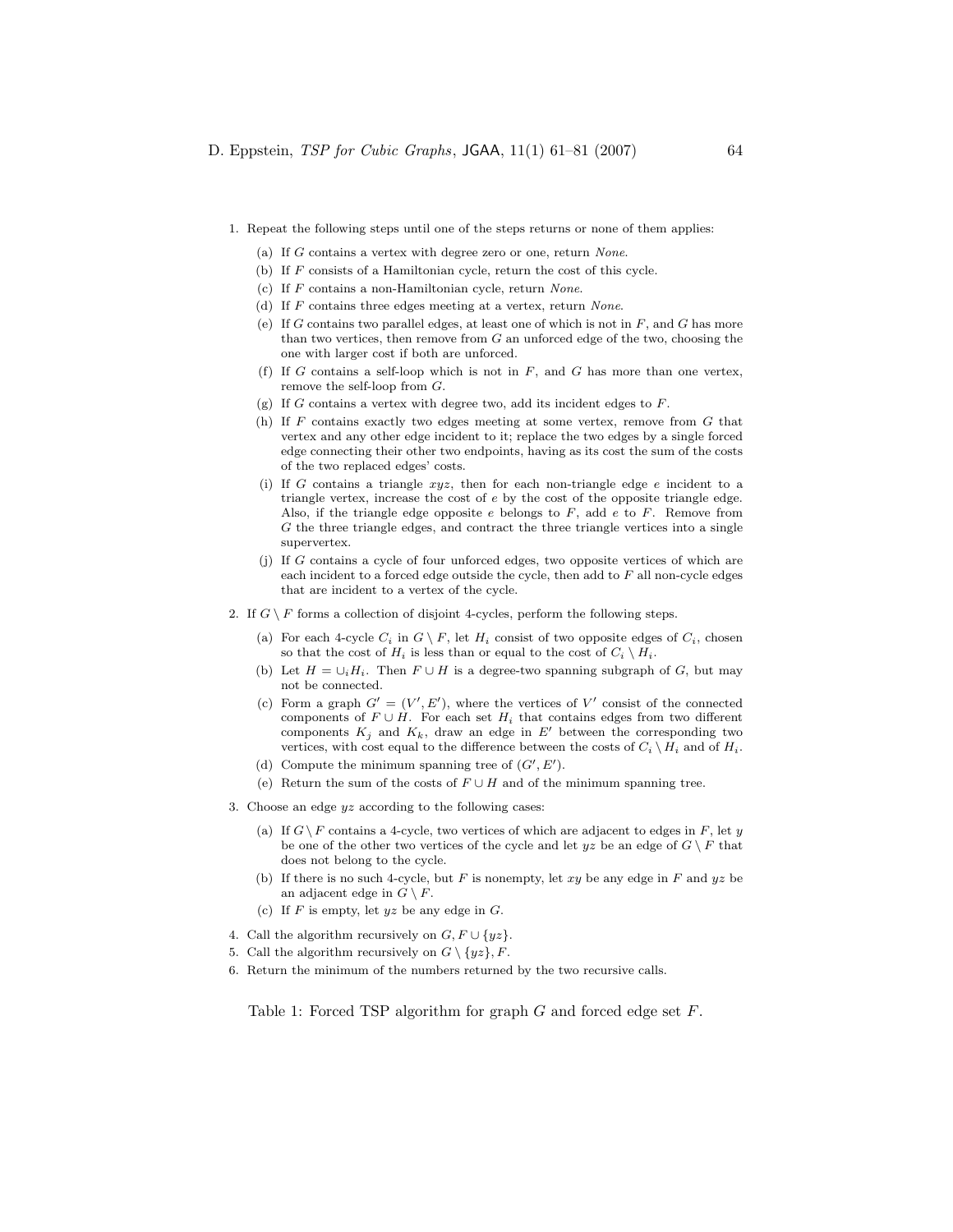

Figure 2: Step 2 of the traveling salesman algorithm. Left: Graph with forced edges (thick lines), such that the unforced edges form disjoint 4-cycles. In each 4-cycle  $C_i$ , the pair  $H_i$  of edges with lighter weight is shown as solid, and the heavier two edges are shown dashed. Middle: Graph G', the vertices of which are the connected components of solid edges in the left figure, and the edges of which connect two components that pass through the same 4-cycle. A spanning tree of  $G'$  is shown with thick lines. Right: The tour of  $G$  corresponding to the spanning tree. The tour includes  $C_i \setminus H_i$  when  $C_i$  corresponds to a spanning tree edge, and includes  $H_i$  otherwise.

This lemma justifies the correctness of adding non-triangle edges to  $F$  when they are opposite forced triangle edges, and of adding the triangle edges' weights to the weights of the opposite non-triangle edges. To justify the correctness of contracting the triangle, we use the same case analysis to prove another lemma:

**Lemma 2** Let  $a, b$ , and  $c$  be three edges forming a triangle in a graph  $G$  in which every vertex has degree at most three, and let graph G′ be formed by removing those three edges from G and replacing their endpoints by a single supervertex. Then the Hamiltonian cycles of  $G'$  are in one-to-one correspondence with the Hamiltonian cycles of  $G$ . If  $C'$  is the set of edges in a cycle in  $G'$  corresponding to a cycle C in G, then  $C' = C \setminus \{a, b, c\}.$ 

We now turn to step 1j. This step concerns a 4-cycle in  $G$ , with edges in  $F$ forcing the Hamiltonian cycle to enter or exit on two opposite vertices (Figure 1, right). If a Hamiltonian cycle enters and exits a cycle in G only once, it does so on two adjacent vertices of the cycle, so the 4-cycle of this case is entered and exited twice by every Hamiltonian cycle, and the step's addition of edges to F does not change the set of solutions of the problem.

It remains to prove correctness of step 2 of the algorithm.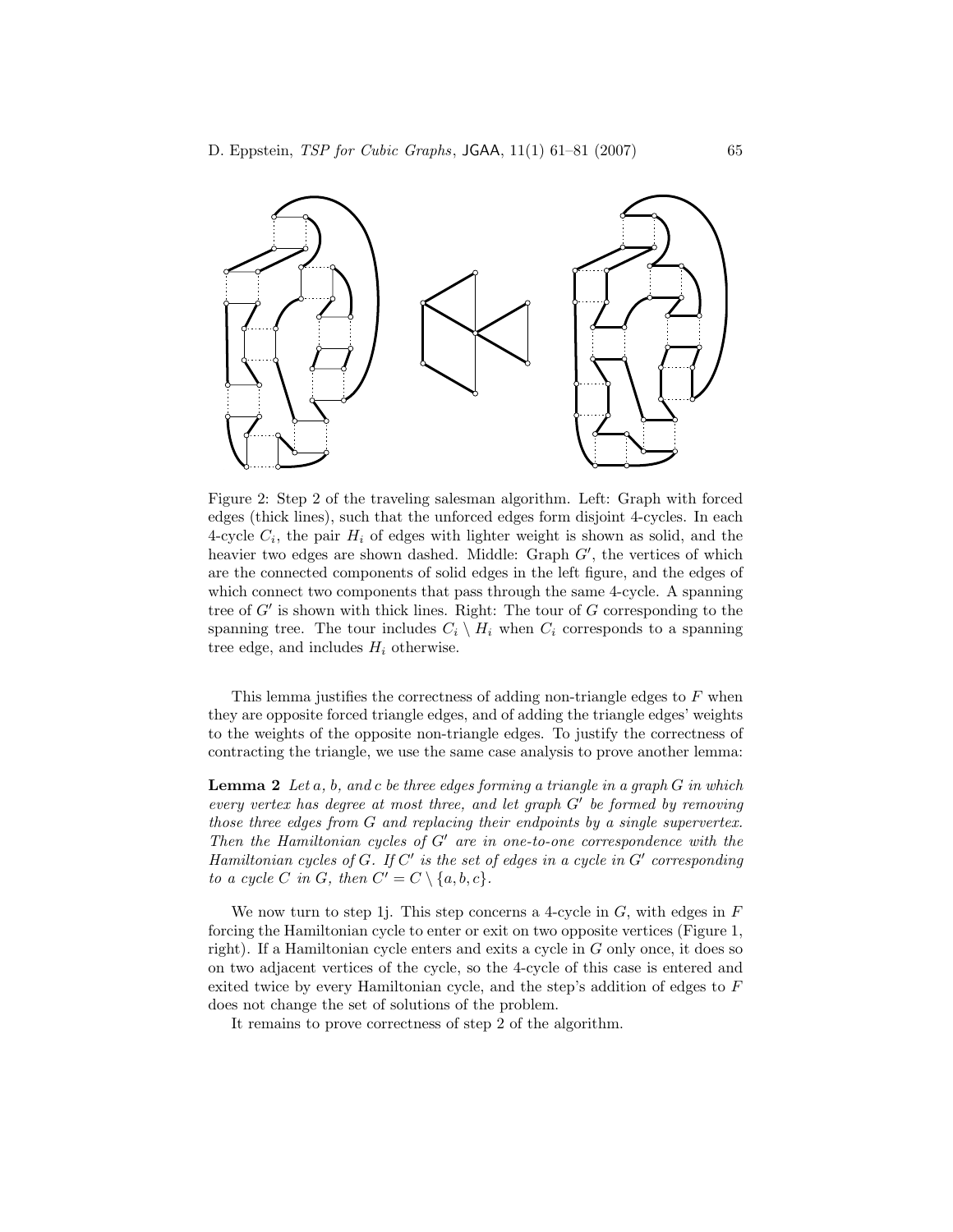**Lemma 3** Suppose that  $G$ ,  $F$  can not be reduced by step 1 of the algorithm described in Table 1, and that  $G \backslash F$  forms a collection of disjoint 4-cycles. Then step 2 of the algorithm correctly solves the forced traveling salesman problem in polynomial time for G and F.

**Proof:** Let  $C_i$ ,  $H_i$ ,  $H$ , and  $G'$  be as defined in step 2 of the algorithm. Figure 2, left, depicts F as the thick edges,  $C_i$  as the thin edges, and  $H_i$  and H as the thin solid edges; Figure 2(middle) depicts the corresponding graph  $G'$ .

We first show that the weight of the optimal tour  $T$  is at least as large as what the algorithm computes. The symmetric difference  $T \ominus (F \cup H)$  contains edges only from the 4-cycles  $C_i$ . Analysis similar to that for step 1 shows that, within each 4-cycle  $C_i$ , T must contain either the two edges in  $H_i$  or the two edges in  $C_i \setminus H_i$ . Therefore,  $T \ominus (F \cup H)$  forms a collection of 4-cycles which is a subset of the 4-cycles in  $G \setminus F$  and which corresponds to some subgraph S of  $G'$ . Further, due to the way we defined the edge weights in  $G'$ , the difference between the weights of T and of  $F \cup H$  is equal to the weight of S. S must be a connected spanning subgraph of  $G'$ , for otherwise the vertices in some two components of  $F \cup H$  would not be connected to each other in T. Since all edge weights in  $G'$  are non-negative, the weight of spanning subgraph  $S$  is at least equal to that of the minimum spanning tree of  $G'$ .

In the other direction, one can show by induction on the number of components of  $F \cup H$  that, if T' is any spanning tree of G', such as the one shown by the thick edges in Figure 2(middle), and  $S'$  is the set of 4-cycles in  $G$  corresponding to the edges of T', then  $S' \ominus (F \cup H)$  is a Hamiltonian cycle of G with weight equal to that of  $F \cup H$  plus the weight of T' (Figure 2, right). Therefore, the weight of the optimal tour T is at most equal to that of  $F \cup H$  plus the weight of the minimum spanning tree of  $G'$ .

We have bounded the weight of the traveling salesman tour both above and below by the quantity computed by the algorithm, so the algorithm correctly solves the traveling salesman problem for this class of graphs.  $\Box$ 

We summarize our results below.

**Theorem 1** The algorithm described in Table 1 always terminates, and returns the weight of the optimal traveling salesman tour of the input graph G.

### 3 Implementation Details

Define a step of the algorithm of Table 1 to be a single execution of one of the numbered or lettered items in the algorithm description. As described, each step involves searching for some kind of configuration in the graph, and could therefore take as much as linear time. Although a linear factor is insignificant compared to the exponential time bound of our overall algorithm, it is nevertheless important (and will simplify our bounds) to reduce such factors to the extent possible. As we now show, we can maintain some simple data structures that let us avoid repeatedly searching for configurations in the graph.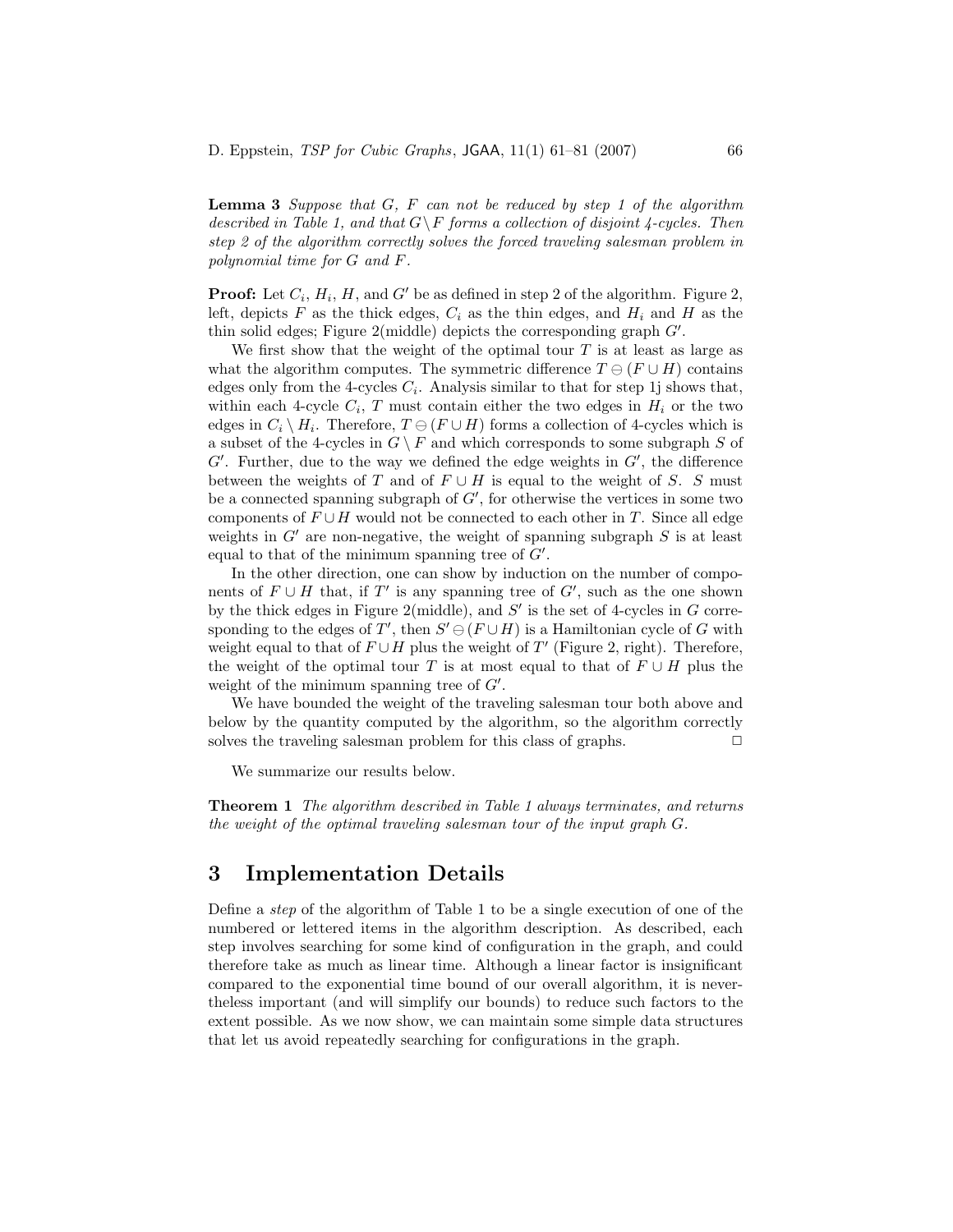Lemma 4 The algorithm of Table 1 can be implemented in such a way that step 3, and each substep of step 1, take constant time per step.

**Proof:** The key observation is that most of these steps require finding a connected pattern of  $\mathcal{O}(1)$  edges in the graph. Since the graph has bounded degree, there can be at most  $\mathcal{O}(n)$  matches to any such pattern. We can maintain the set of matches by removing a match from a set whenever one of the graph transformations changes one of its edges, and after each transformation searching within a constant radius of the changed portion of the graph for new matches to add to the set. In this way, finding a matching pattern is a constant time operation (simply pick the first one from the set of known matches), and updating the set of matches is also constant time per operation.

The only two steps for which this technique does not work are step 1b and step 1c, which each involve finding a cycle of possibly unbounded size in G. However, if a long cycle of forced edges exists, step 1d or step 1h must be applicable to the graph; repeated application of these steps will eventually either discover that the graph is non-Hamiltonian or reduce the cycle to a single selfloop. So we can safely replace step 1b and step 1c by steps that search for a one-vertex cycle in  $F$ , detect the applicability of the modified steps by a finite pattern matching procedure, and use the same technique for maintaining sets of matches described above to solve this pattern matching problem in constant time per step.  $\Box$ 

To aid in our analysis, we restrict our algorithm so that, when it can choose among several applicable steps, it gives first priority to steps which immediately return (that is, step 1a and steps 1b–1d, with the modifications to step 1b and step 1c described in the lemma above), and second priority to step 1h. The prioritization among the remaining steps is unimportant to our analysis.

#### 4 Analysis

By the results of the previous section, in order to compute an overall time bound for the algorithm outlined in Table 1, we need only estimate the number of steps it performs. Neglecting recursive calls that immediately return, we must count the number of iterations of steps 1g, 1h–1j, and 3–6.

**Lemma 5** If we prioritize the steps of the algorithm as described in the previous section, the number of iterations of step 1h is at most  $\mathcal{O}(n)$  plus a number proportional to the number of iterations of the other steps of the algorithm.

**Proof:** The algorithm may perform at most  $\mathcal{O}(n)$  iterations of step 1h prior to executing any other step. After that point, each additional forced edge can cause at most two iterations of step 1h, merging that edge with previously existing forced edges on either side of it, and each step other than step 1h creates at most a constant number of new forced edges.  $\Box$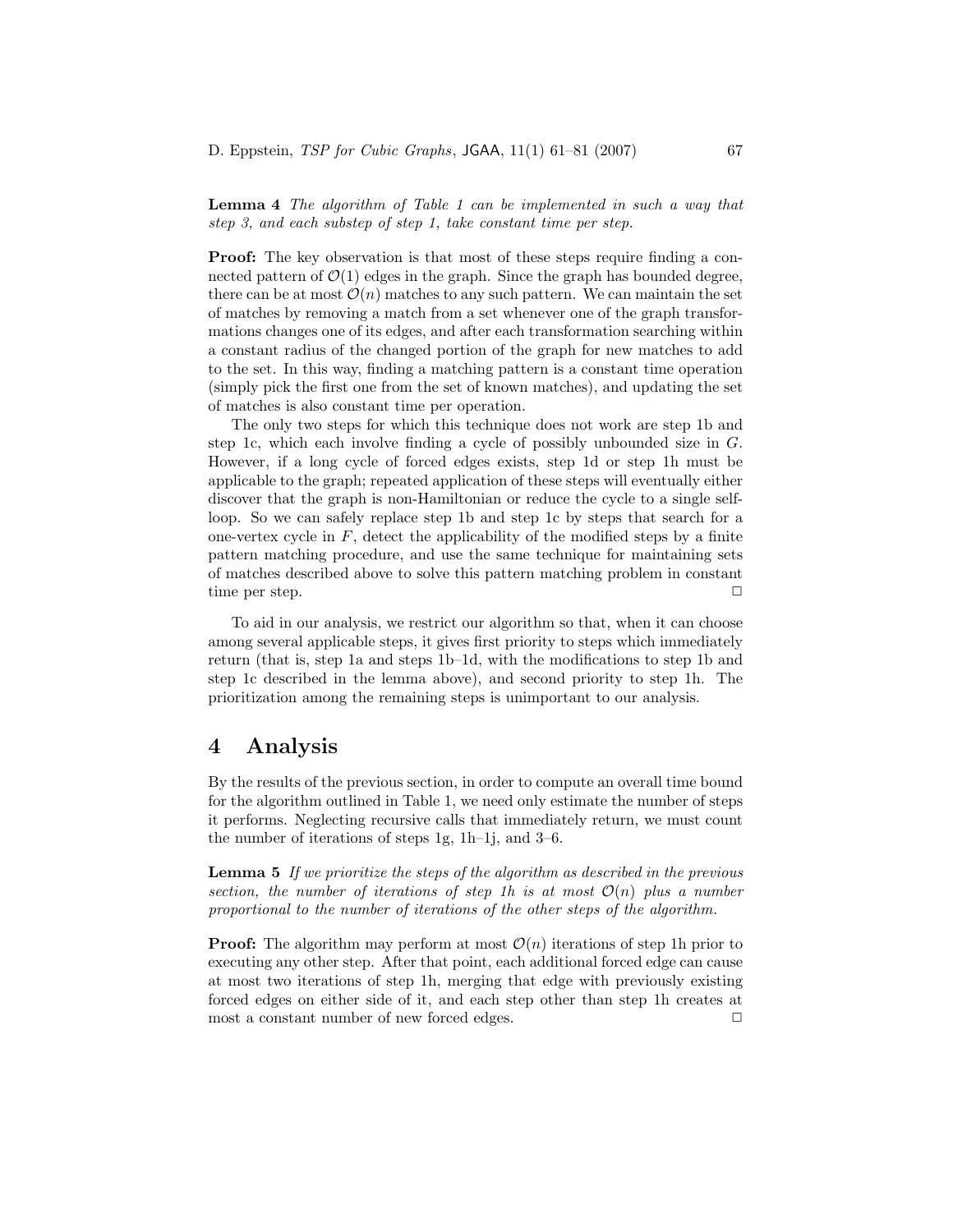

Figure 3: Result of performing steps 3–6 with no nearby forced edge: one of edges  $yz$  and  $yw$  becomes forced (shown as thick segments), and the removal of the other edge (shown as dotted) causes two neighboring edges to become forced.

The key idea of the analysis for the remaining steps is to bound the number of iterations by a recurrence involving a nonstandard measure of the size of a graph G: let  $s(G, F) = |V(G)| - |F| - |C|$ , where C denotes the set of 4-cycles of G that form connected components of  $G \setminus F$ . Clearly,  $s \leq n$ , so a bound on the time complexity of our algorithm in terms of s will lead to a similar bound in terms of  $n$ . Equivalently, we can view our analysis as involving a threeparameter recurrence in n,  $|F|$ , and  $|C|$ ; in recent work [4] we showed that the asymptotic behavior of this type of multivariate recurrence can be analyzed by using weighted combinations of variables to reduce it to a univariate recurrence, similarly to our definition here of s as a combination of n,  $|F|$ , and  $|C|$ . Note that step 1h leaves s unchanged and the other steps do not increase it.

**Lemma 6** Let a simple graph  $G$  and nonempty forced edge set  $F$  be given, and consider the subproblems resulting from a single step of the algorithm of Table 1. Then after a constant number of steps, each such subproblem either returns or is transformed into a simple graph again by application of steps 1e and 1f.

Proof: Each step of the algorithm creates at most a constant number of parallel edge pairs or self-loops, the only steps that can occur before steps 1e and 1f lead to immediate returns, and these two steps each remove one parallel edge pair or self-loop.  $\Box$ 

**Lemma 7** Let a simple graph  $G$  and nonempty forced edge set  $F$  be given in which neither an immediate return nor step 1h can be performed, and let  $s(G, F)$ be as defined above. Then the algorithm of Table 1, within a constant number of steps, reduces the problem to one of the following situations:

- a single subproblem  $G', F'$ , with  $s(G', F') \leq s(G, F) 1$ , or
- subproblems  $G_1, F_1$  and  $G_2, F_2$ , with  $s(G_1, F_1), s(G_2, F_2) \leq s(G, F) 3$ , or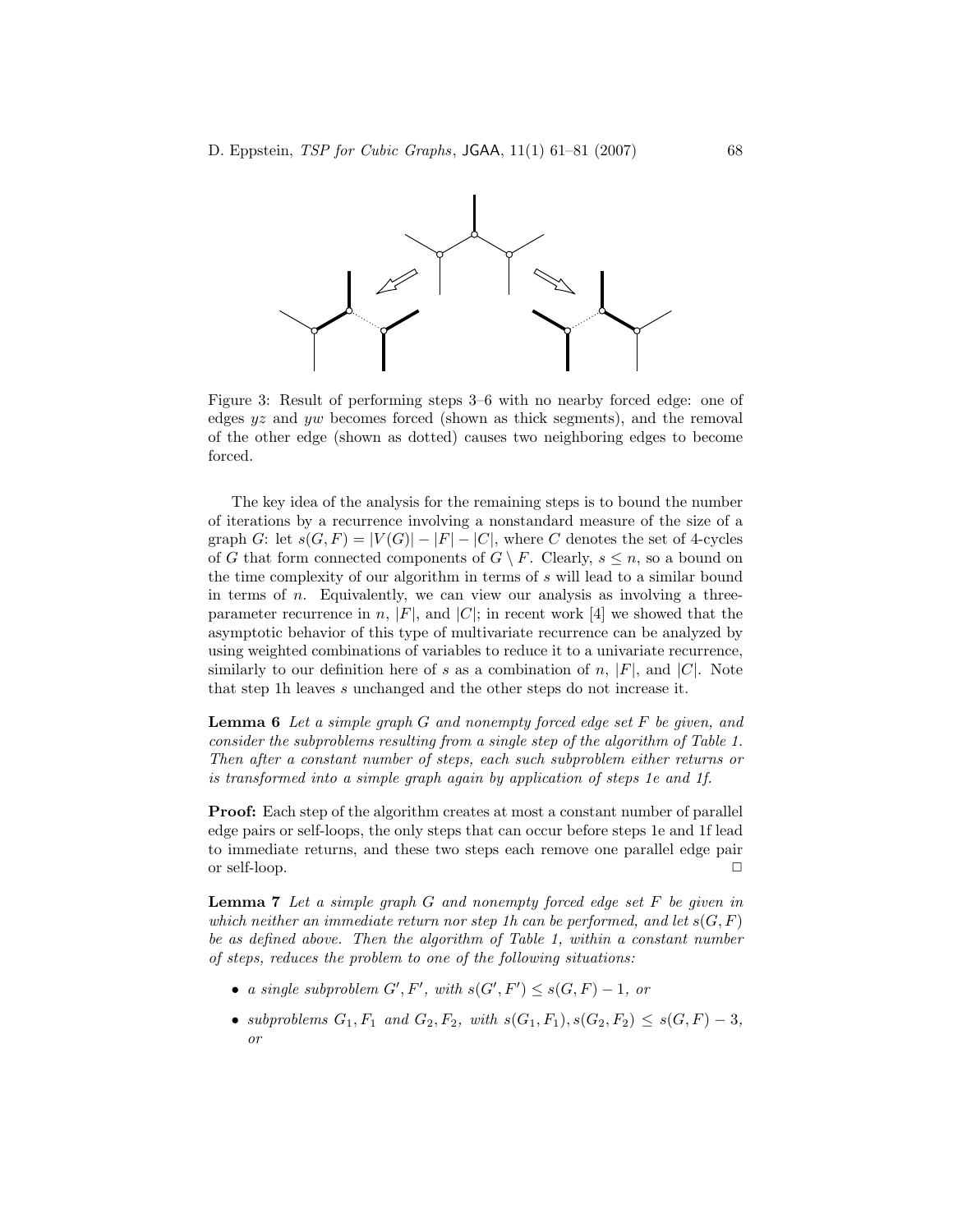• subproblems  $G_1, F_1$  and  $G_2, F_2$ , with  $s(G_1, F_1) \leq s(G, F) - 2$  and  $s(G_2, F_2) \leq s(G, F)$  $s(G, F) - 5.$ 

Proof: If step 1g or step 1j applies, the problem is immediately reduced to a single subproblem with more forced edges, and if step 1i applies, the number of vertices is reduced. Step 2 provides an immediate return from the algorithm. So, we can restrict our attention to problems in which the algorithm is immediately forced to apply steps 3–6. In such problems, the input must be a simple cubic triangle-free graph, and  $F$  must form a matching in this graph, for otherwise one of the earlier steps would apply.

We now analyze cases according to the neighborhood of the edge  $yz$  chosen in step 3. To help explain the cases, we let  $yw$  denote the third edge of  $G$ incident to the same vertex as  $xy$  and  $yz$ . We also assume that no immediate return is performed within  $\mathcal{O}(1)$  steps of the initial problem, for otherwise we would again have reduced the problem to a single smaller subproblem.

- In the first case, corresponding to step 3a of the algorithm,  $yz$  is adjacent to a 4-cycle in  $G \setminus F$  which already is adjacent to two other edges of F. Adding  $yz$  to  $F$  in the recursive call in step 4 leads to a situation in which step 1j applies, adding the fourth adjacent edge of the cycle to F and forming a 4-cycle component of  $G \setminus F$ . Thus  $|F|$  increases by two and  $|C|$ increases by one. In step 5,  $yz$  is removed from F, following which step 1g adds two edges of the 4-cycle to  $F$ , step 1h contracts these two edges to a single edge, shrinking the 4-cycle to a triangle, and step 1i contracts the triangle to a single vertex, so the number of vertices in the graph is decreased by three.
- In the next case,  $yz$  is chosen by step 3b to be adjacent to forced edge xy, and neither  $yz$  nor yw is incident to a second edge in  $F$ . If we add  $yz$  to F, an application of step 1h removes yw, and another application of step 1g adds the two edges adjoining yw to  $F$ , so the number of forced edges is increased by three. The subproblem in which we remove  $yz$  from F is symmetric. This case and its two subproblems are shown in Figure 3.
- If step 3b chooses edge  $yz$ , and z or w is incident to a forced edge, then with  $y$  it forms part of a chain of two or more vertices, each incident to exactly two unforced edges that connect vertices in the chain. This chain may terminate at vertices with three adjacent unforced edges (Figure 4, left). If it does, a similar analysis to the previous case shows that adding  $yz$  to F or removing it from G causes alternating members of the chain to be added to  $F$  or removed from  $G$ , so that no chain edge is left unforced. In addition, when an edge at the end of the chain is removed from  $G$ , two adjacent unforced edges are added to  $F$ , so these chains generally lead to a greater reduction in size than the previous case. The smallest reduction happens when the chain consists of exactly two vertices adjacent to forced edges. In this case, one of the two subproblems is formed by adding two new forced edges at the ends of the chain, and removing one edge interior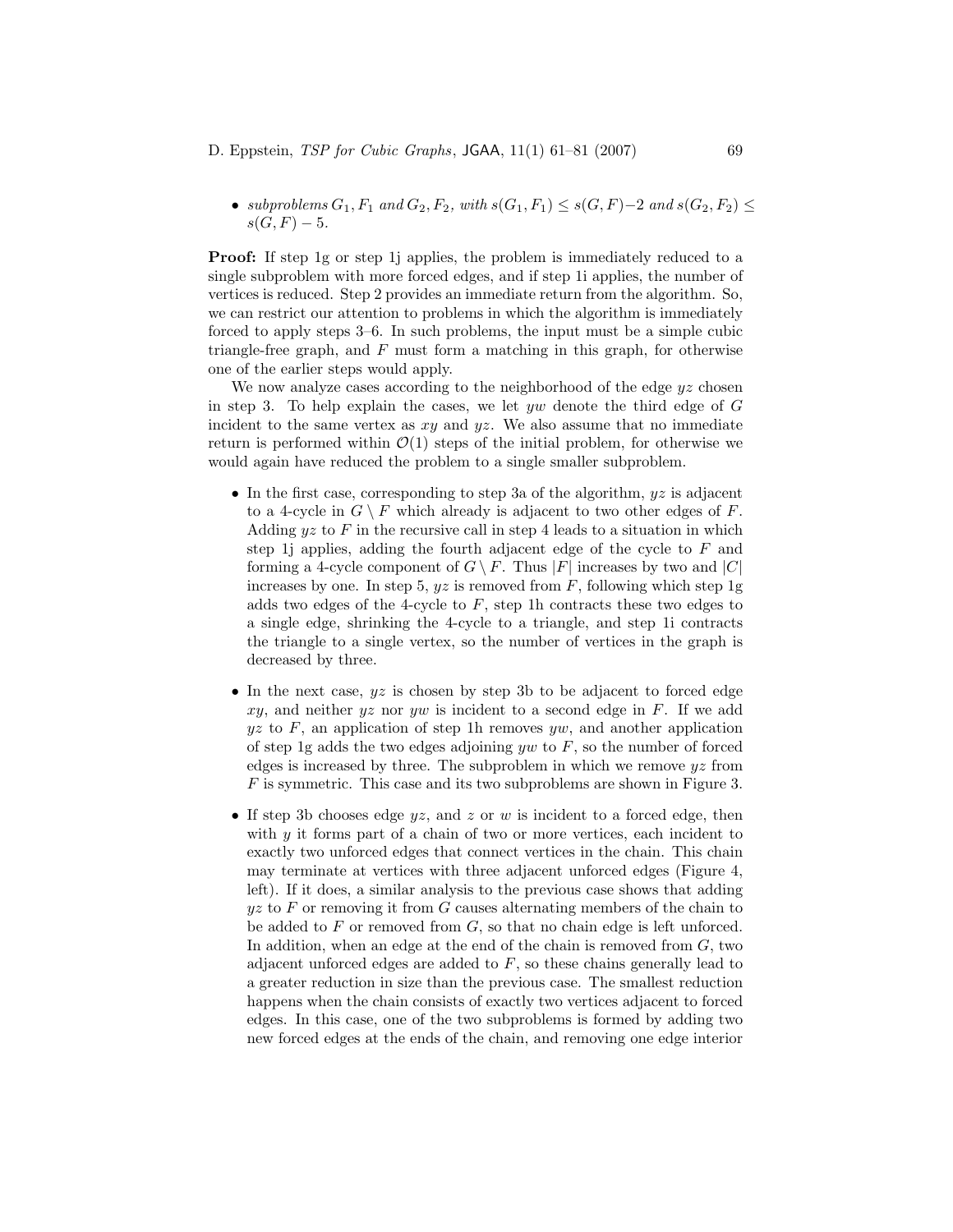

Figure 4: Chains of two or more vertices each having two adjacent unforced edges. Left: chain terminated by vertices with three unforced edges. Right: cycle of six or more vertices with two unforced edges.

to the chain; it has  $s(G_1, F_1) = s(G, F) - 2$ . The other subproblem is formed by removing the two edges at the ends of the chain, and adding to  $F$  the edge in the middle of the chain and the other unforced edges adjacent to the ends of the chain. None of these other edges can coincide with each other without creating a 4-cycle that would have been treated in the first case of our analysis, so in this case there are five new forced edges and  $s(G_2, F_2) = s(G, F) - 5$ .

• In the remaining case, step 3b chooses an edge belonging to a cycle of unforced edges, each vertex of which is also incident to a forced edge (Figure 4, right). In this case, adding or removing one of the cycle edges causes a chain reaction which alternately adds and removes all cycle edges. This case only arises when the cycle length is five or more, and if it is exactly five then an inconsistency quickly arises causing both recursive calls to return within a constant number of steps. When the cycle length is six or more, both resulting subproblems end up with at least three more forced edges.

Note that the analysis need not consider choices made by step 3c of the algorithm, as F is assumed nonempty; step 3c can occur only once and does not contribute to the asymptotic complexity of the algorithm. In all cases, the graph is reduced to subproblems that have sizes bounded as stated in the lemma.  $\Box$ 

Theorem 2 The algorithm of Table 1 solves the forced traveling salesman problem on graphs of degree three in time  $\mathcal{O}(2^{n/3})$ .

Proof: The algorithm's correctness has already been discussed. By Lemmas 3, 4, 5, 6 and 7, the time for the algorithm can be bounded within a constant factor by the solution to the recurrence

 $T(s) \leq 1 + \max\{s^{\mathcal{O}(1)}, T(s-1), 2T(s-3), T(s-2) + T(s-5)\}.$ 

Standard techniques for linear recurrences give the solution as  $T(s) = \mathcal{O}(2^{s/3})$ . In any *n*-vertex cubic graph,  $s$  is at most  $n$ , so expressed in terms of  $n$  this gives a bound of  $\mathcal{O}(2^{n/3})$  on the running time of the algorithm.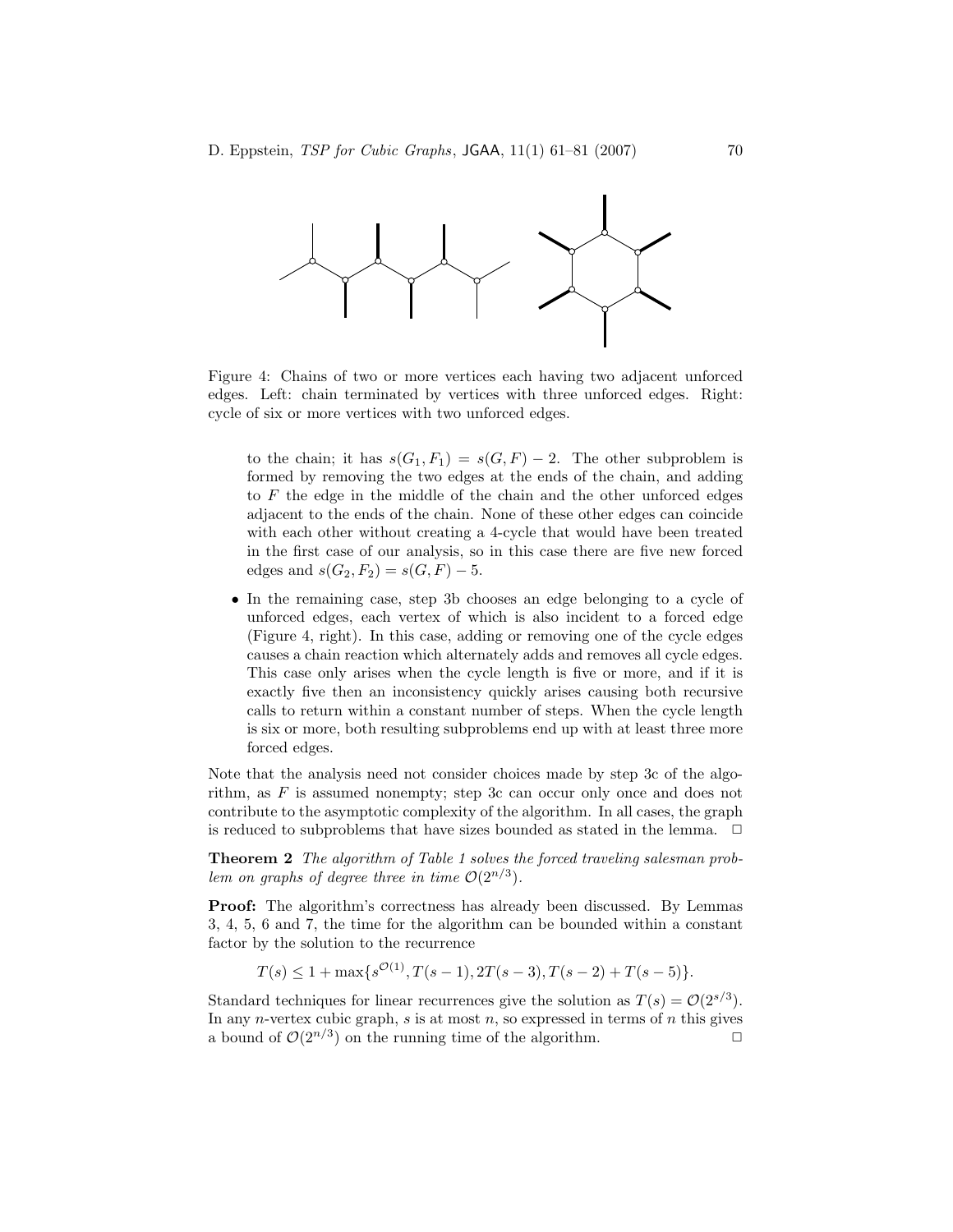

Figure 5: Reducing degree four vertices to degree three vertices, by randomly splitting vertices and connecting the two sides by a forced edge.

### 5 Degree Four

It is natural to ask to what extent our algorithm can be generalized to higher vertex degrees. We provide a first step in this direction, by describing a randomized (Monte Carlo) algorithm: that is, an algorithm that may produce incorrect results with bounded probability. To describe the algorithm, let f denote the number of degree four vertices in the given graph. The algorithm consists of  $(3/2)^f$  repetitions of the following: for each degree four vertex, choose randomly among the three possible partitions of its incoming edges into two sets of two edges; split the vertex into two vertices, with the edges assigned to one or the other vertex according to the partition, and connect the two vertices by a new forced edge (Figure 5). Once all vertices are split, the graph has maximum degree 3 and we can apply our previous forced TSP algorithm.

It is not hard to see that each such split preserves the traveling salesman tour only when the two tour edges do not belong to the same set of the partition, which happens with probability  $2/3$ ; therefore, each repetition of the algorithm has probability  $(2/3)^f$  of finding the correct TSP solution. Since there are  $(3/2)^f$  repetitions, there is a bounded probability that the overall algorithm finds the correct solution. Each split leaves unchanged the parameter s used in our analysis of the algorithm for cubic graphs, so the time for the algorithm is  $\mathcal{O}((3/2)^f 2^{n/3}) = \mathcal{O}((27/4)^{n/3})$ . By increasing the number of repetitions the failure probability can be made exponentially small with only a polynomial increase in runtime.

A hitting set technique due to Beigel (personal communication, 1995) allows this algorithm to be derandomized. We group the degree four vertices arbitrarily into groups of  $k$  vertices per group. Within each group, a single choice among the three possible expansions of each degree-four vertex can be described by a k-digit ternary word  $w \in \{0, 1, 2\}^k$ . If  $x = x_0 x_1 \dots x_{k-1}$  is a ternary word, let  $D(x) = \{w_0w_1...w_{k-1} \in \{0,1,2\}^k \mid \text{for all } i,w_i \neq x_i\}.$  As two of the three expansions of each vertex preserve the correct traveling salesman solution, the set of expansions of the group that preserve the TSP solution is a set of the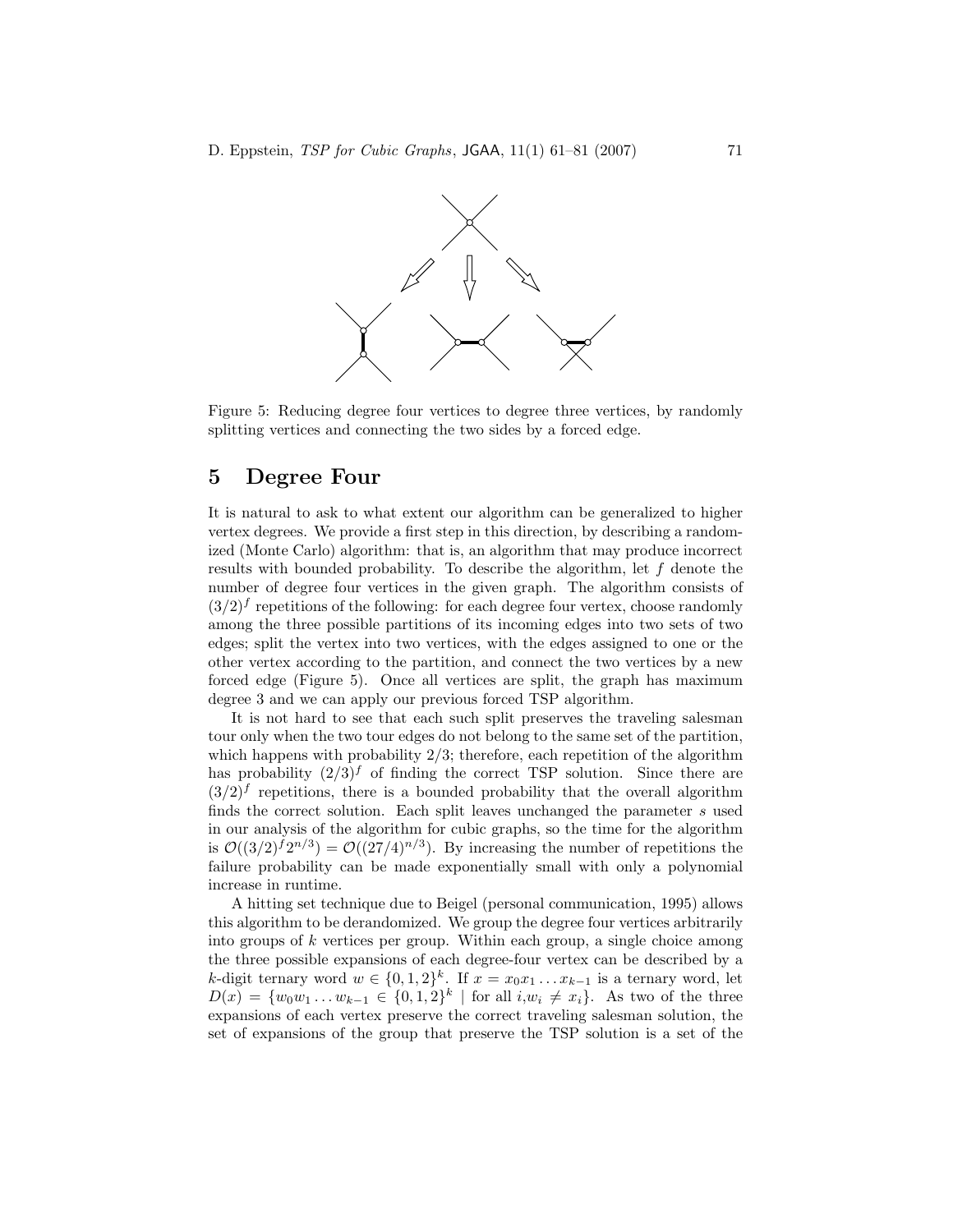form  $D(x)$  for some unknown x. We can find one such expansion if we test all words in a hitting set: that is, a set S of ternary words such that  $S \cap D(x) \neq \emptyset$ for all x. In order to find a fast deterministic algorithm, we seek a hitting set that is as small as possible.

As each set  $D(x)$  has the same cardinality  $2<sup>k</sup>$ , the hitting set problem for the sets  $D(x)$  has a simple fractional solution: assign weight  $2^{-k}$  to each of the  $3^k$  possible ternary words. The total weight of this solution is therefore  $(3/2)^k$ . By standard results relating integer to fractional solutions of the hitting set (or equivalently set cover) problem, this implies that there is a hitting set of cardinality at most  $(3/2)^k \ln \mathcal{D} = \mathcal{O}(k(3/2)^k)$ , where  $\mathcal{D} = 3^k$  is the cardinality of the family of sets  $D(x)$ .

We use this hitting set  $H$  as part of a deterministic search algorithm that tests each choice of a member of  $H$  for each group of  $k$  vertices. For each of these  $|H|^{n/k}$  choices, we expand the degree four vertices in each group as specified by the choice for that group, and then apply our degree-three TSP algorithm on the expanded graph. At least one choice hits the set  $D(x)$  in each group of expansions preserving the TSP, so the best TSP solution among the  $|H|^{n/k}$ expansions must equal the TSP of the original graph. By choosing a suitably large constant k, we can achieve time  $\mathcal{O}((27/4 + \epsilon)^{n/3})$  for any constant  $\epsilon > 0$ .

We omit further details as this result seems unlikely to be optimal.

### 6 Listing All Hamiltonian Cycles

Suppose we want not just a single best Hamiltonian cycle (the Traveling Salesman Problem) but rather a list of all such cycles. As we show in Table 2, most of the steps of our traveling salesman algorithm can be generalized in a straightforward way to this cycle listing problem. However, we do not know of a cycle listing analogue to the minimum spanning tree algorithm described in step 2 of Table 1, and proven correct in Lemma 3 for graphs in which the unforced edges form disjoint 4-cycles. It is tempting to try listing all spanning trees instead of computing minimum spanning trees, however not every Hamiltonian cycle of the input graph  $G$  corresponds to a spanning tree of the derived graph  $G'$  used in that step. Omitting the steps related to these 4-cycles gives the simplified algorithm shown in Table 2. We analyze this algorithm in a similar way to the previous one; however in this case we use as the parameter of our analysis the number of unforced edges  $U(G)$  in the graph G. Like  $s(G)$ , U does not increase at any step of the algorithm; we now show that it decreases by sufficiently large amounts at certain key steps.

Lemma 8 If G initially has no parallel edges or self-loops, none are introduced by the steps of this algorithm.

Proof: The only step that adds a new edge to the graph is step 1e, which replaces a two-edge path with a single edge. If the graph has no parallel edges before this step, the step cannot create a self-loop. It can create a multiple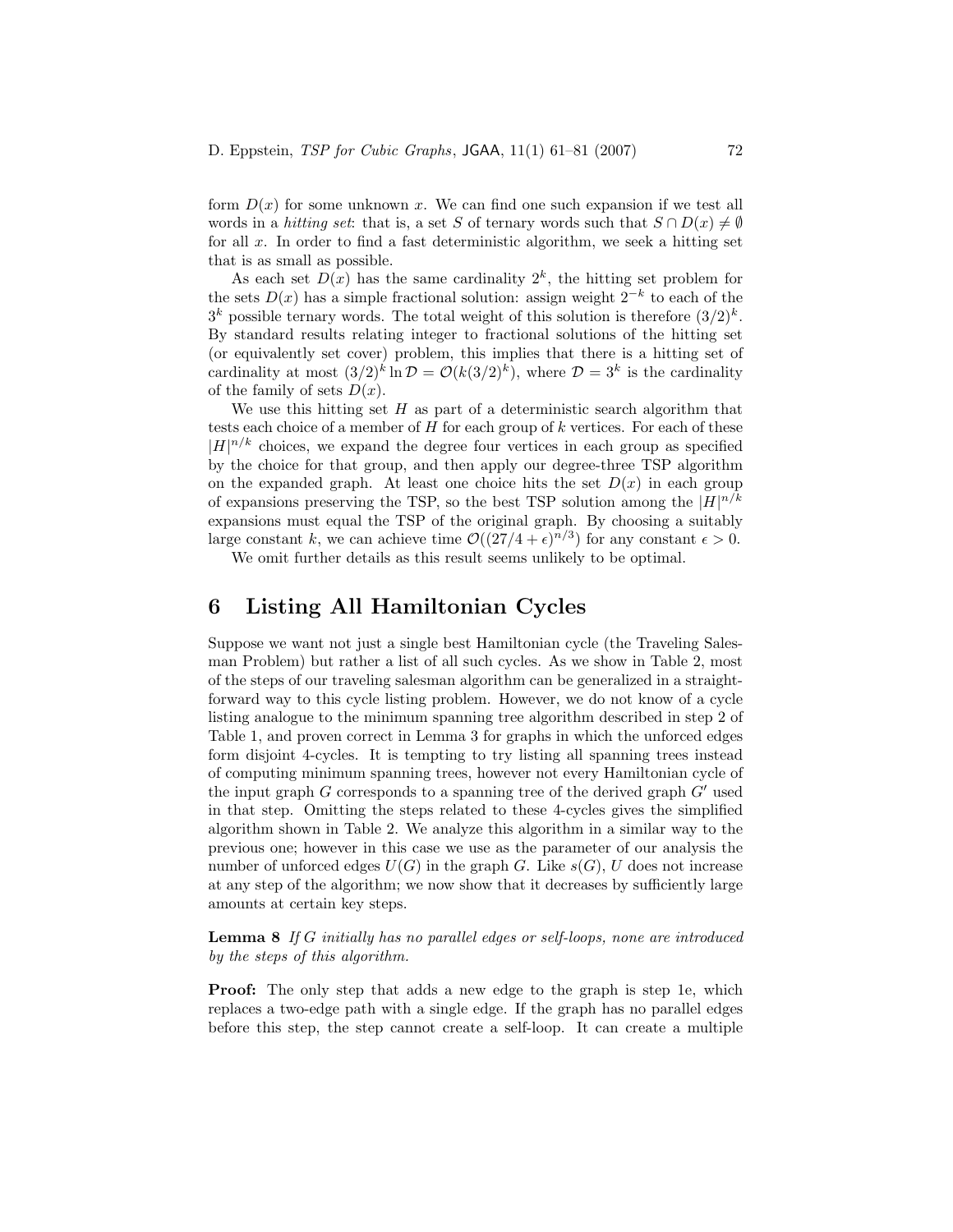- 1. Repeat the following steps until one of the steps returns or none of them applies:
	- (a) If G contains a vertex with degree zero or one, or if  $F$  contains a non-Hamiltonian cycle or three edges meeting at a vertex, backtrack.
	- (b) If F consists of a Hamiltonian cycle, output the cycle formed by all edges of the original input graph that have been added to F and backtrack.
	- (c) If  $G$  contains a vertex with degree two, add its incident edges to  $F$ .
	- (d) If  $G$  contains a triangle  $xyz$ , and the non-triangle edge incident to  $x$  belongs to  $F$ , add edge  $yz$  to  $F$ .
	- (e) If  $F$  contains exactly two edges meeting at some vertex, remove from  $G$  that vertex and any other edge incident to it, and replace the two edges by a single edge connecting their other two endpoints. If this contraction would lead to two parallel edges in G, remove the other edge from G.
- 2. If F is nonempty, let xy be any edge in F and yz be an adjacent edge in  $G \setminus F$ . Otherwise, if  $F$  is empty, let  $yz$  be any edge in  $G$ . Call the algorithm recursively on the two graphs  $G, F \cup \{yz\}$  and  $G \setminus \{yz\}, F$ .

Table 2: Forced Hamiltonian cycle listing algorithm for graph G and forced edges F.

adjacency if the two path edges belong to a triangle, but as part of the step we immediately detect and eliminate this adjacency.  $\Box$ 

Lemma 9 Let a graph G be given in which neither a backtrack nor step 1e can be performed, let F be nonempty, and let  $U(G)$  denote the number of unforced edges in  $G$ . Then the algorithm of Table 2, within a constant number of steps, reduces the problem to one of the following situations:

- a single subproblem  $G'$ , with  $U(G') \leq U(G) 1$ , or
- two subproblems  $G_1$  and  $G_2$ , with  $U(G_1), U(G_2) \leq U(G) 4$ , or
- two subproblems  $G_1$  and  $G_2$ , with  $U(G_1) \leq U(G) 3$  and  $U(G_2) \leq U(G) 3$ 6.

Proof: If step 1c or step 1d applies, the problem is immediately reduced to a single subproblem with fewer unforced edges. So, we can restrict our attention to problems in which the algorithm is immediately forced to apply step 2. In such problems, the input must be a simple cubic triangle-free graph, and  $F$ must form a matching in this graph, for otherwise one of the earlier steps would apply.

We now perform a case analysis according to the local neighborhood of the edge  $yz$  chosen in step 1d. As in Lemma 7, let  $yw$  denote the third edge of G incident to the same vertex as  $xy$  and  $yz$ .

• In the first case, neither  $yz$  nor  $yw$  is incident to a second edge in F. In the subproblem in which we add  $yz$  to  $F$ , an application of step 1e removes  $yw$ , and another application of step 1c adds the two edges adjoining  $yw$ to F. Thus, in this case, the number of unforced edges is reduced by four.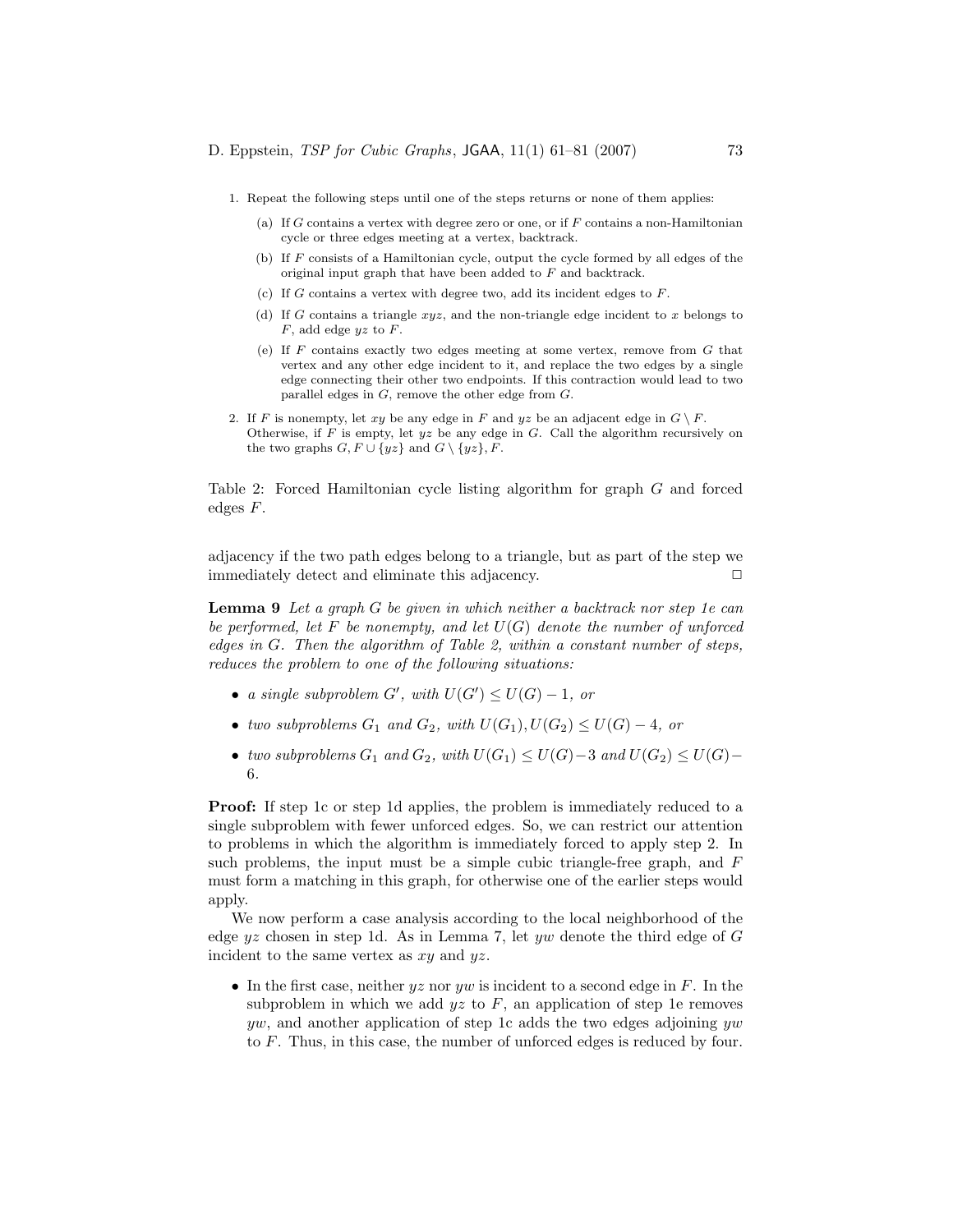The subproblem in which we remove  $yz$  from F is symmetric. This case and the two subproblems it produces are shown in Figure 3.

- If z or w is incident to a forced edge, then with y it forms part of a chain of two or more vertices, each of which is incident to exactly two unforced edges that connect vertices in the chain. This chain may terminate at vertices with three adjacent unforced edges (Figure 4, left). If it does, a similar analysis to the previous case shows that adding  $yz$  to F or removing it from G causes alternating members of the chain to be added to  $F$  or removed from  $G$  as well, so that no chain edge is left unforced. In addition, when an edge at the end of the chain is removed from  $G$ , the two adjacent unforced edges are added to F. The smallest reduction in unforced edges happens when the chain consists of exactly two vertices adjacent to forced edges. In this case, one of the two subproblems is formed by adding two new forced edges at the ends of the chain, and removing one edge interior to the chain; it thus has  $U(G_1) = U(G) - 3$ . The other subproblem is formed by removing the two edges at the ends of the chain, and adding to  $F$  the edge in the middle of the chain and the other unforced edges adjacent to the ends of the chain. Thus it would seem that this subproblem has  $U(G_2) = U(G) - 7$ , however it is possible for one unforced edge to be adjacent to both ends of the chain, in which case we only get  $U(G_2) = U(G) - 6$ .
- In the remaining case, we have a cycle of four or more unforced edges, each vertex of which is also incident to a forced edge (Figure 4, right). In this case, adding or removing one of the cycle edges causes a chain reaction which alternately adds and removes all cycle edges, so both resulting subproblems end up with at least four fewer unforced edges.

Thus, in all cases, the graph is reduced to two subproblems that have numbers of unforced edges bounded as in the statement of the lemma.  $\Box$ 

Theorem 3 For any simple graph G with maximum degree 3, set F of forced edges in G, and assignment of weights to the edges of G from a commutative semiring, we can list all Hamiltonian cycles in G in  $\mathcal{O}(2^{3n/8})$  and linear space.

Proof: By the previous lemma, the number of calls in the algorithm can be bounded within a constant factor by the solution to the recurrence

 $T(U) \leq 1 + \max\{T(U-1), 2T(U-4), T(U-3) + T(U-6)\}.$ 

Standard techniques for linear recurrences give the solution as  $T(U) = \mathcal{O}(2^{U/4})$ . In any *n*-vertex cubic graph,  $U(G)$  is at most  $3n/2$ , so expressed in terms of *n* this gives a bound of  $\mathcal{O}(2^{3n/8})$  on the number of operations. As in the previous algorithm, by the appropriate use of simple data structures we can implement each step of the algorithm in constant time per step.  $\Box$ 

In order to achieve this time bound, we must output each Hamiltonian cycle using an implicit representation that changes by a constant amount in each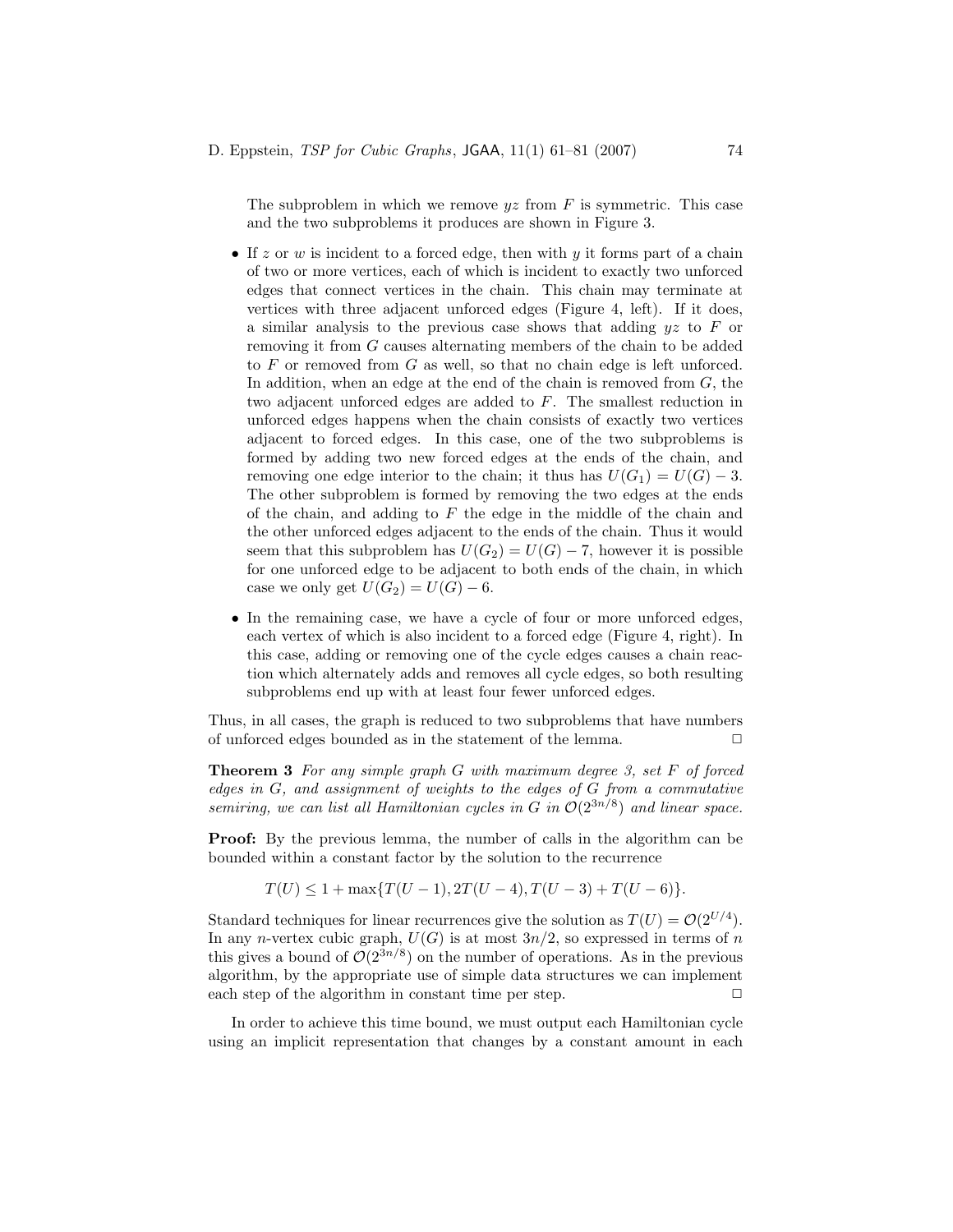

Figure 6: Hamiltonian cycle of dual torus mesh, found by our implementation (courtesy M. Gopi).

step. Explicitly listing the vertices in order in each Hamiltonian cycle would take  $\mathcal{O}(2^{3n/8} + Kn)$  where K is the number of Hamiltonian cycles produced by the algorithm. Appendix A presents an implementation of this algorithm in the Python language, using such an implicit representation. This implementation was able to find a Hamiltonian cycle of a 400-vertex 3-regular graph, dual to a triangulated torus model (Figure 6) in approximately two seconds on an 800 MHz PowerPC G4 computer. However, on a slightly larger 480-vertex graph dual to a triangulated sphere model, we aborted the computation after 11 hours with no result.

Corollary 1 We can count the number of Hamiltonian cycles in any cubic graph in time  $\mathcal{O}(2^{3n/8})$  and linear space.

**Proof:** We simply maintain a counter of the number of cycles seen so far, and increment it each time we output another cycle. The average number of bits changed in the counter per step is  $\mathcal{O}(1)$ , so the total additional time to maintain the counter is  $\mathcal{O}(2^{3n/8})$ . ).  $\Box$ 

A preliminary version of this paper used a similar recursion for counting Hamiltonian cycles, but returned the counts from each recursive subproblem, incurring an additional polynomial factor overhead for the arithmetic involved.

## 7 Graphs with Many Hamiltonian Cycles

The following result follows immediately from Theorem 3: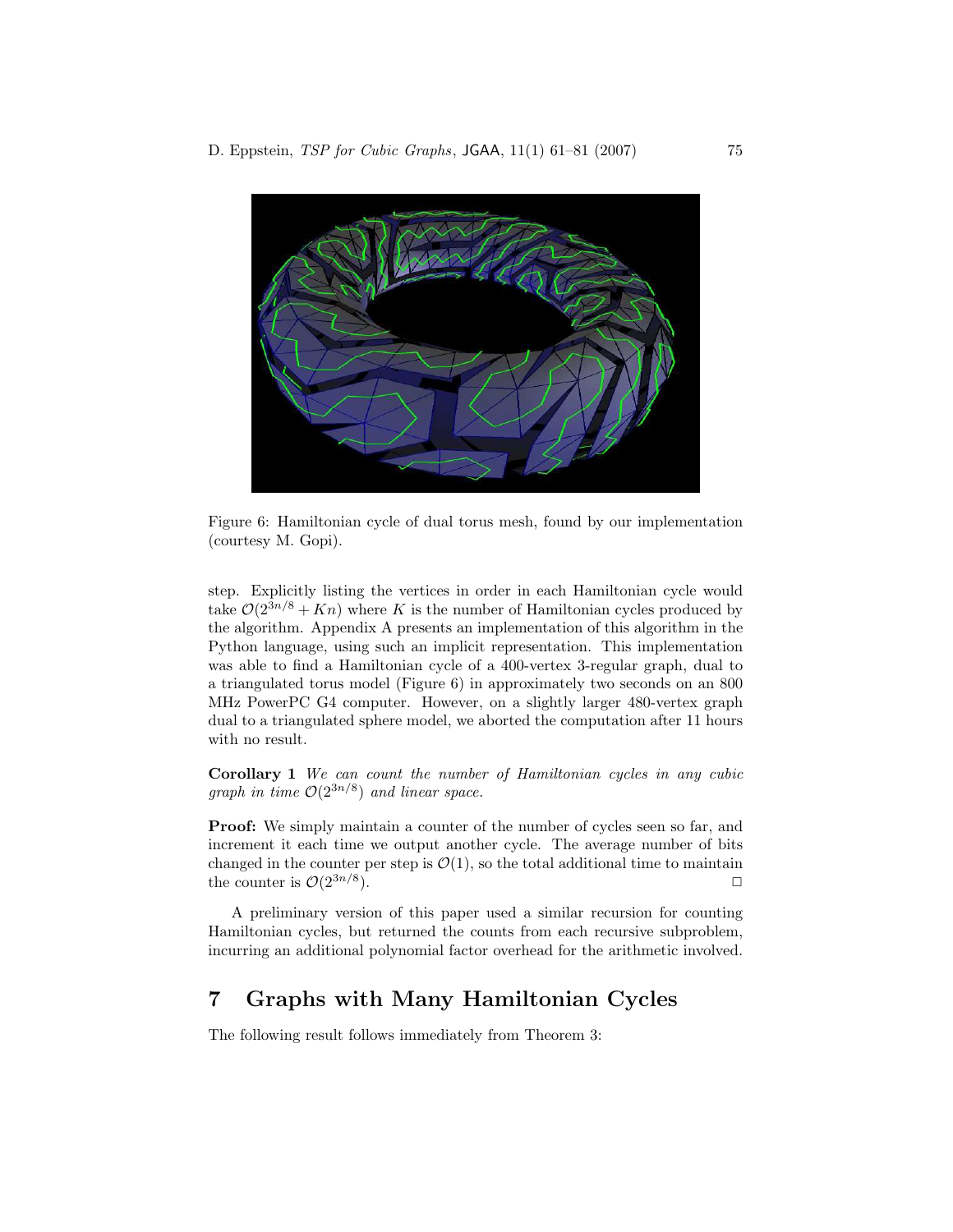

Figure 7: Cubic graph with  $2^{n/3}$  Hamiltonian cycles. Left: four paths through a six-vertex gadget; right:  $n/6$  gadgets connected into a cycle.

Corollary 2 Every simple n-vertex graph with maximum degree three has at  $most$   $2^{3n/8}$  Hamiltonian cycles.

For cubic multigraphs, one can show a  $2^{n/2}$  bound on the number of Hamiltonian cycles by choosing one distinguished cycle, and corresponding the other cycles to subsets of the remaining  $n/2$  edges. This bound is tight as can be seen by the example of an n-gon with alternating single and double bonds. We do not know whether our  $2^{3n/8}$  bound is tight, but we exhibit in Figure 7 the construction for an infinite family of graphs with  $2^{n/3}$  Hamiltonian cycles per graph. Each graph in the family is formed by connecting  $n/6$  6-vertex gadgets into a cycle, where each gadget is formed by removing an edge from the graph  $K_{3,3}$ . A Hamiltonian cycle of a graph formed in this way must pass once through each gadget, and there are four possible paths through each gadget, so the total number of Hamiltonian cycles is  $2^{n/3}$ . We note that the  $n/6$  edges connecting pairs of gadgets in this graph are all forced to occur in any Hamiltonian cycle, so in terms of the number u of unforced edges the number of Hamiltonian cycles is  $4^{u/8} = 2^{u/4}$ , matching the worst-case bound in terms of u for our cycle-listing algorithm.

We used our cycle listing algorithm to search, unsuccessfully, for a better gadget among all possible cubic graphs on 20 or fewer vertices, using tables of these graphs provided online by Gordon Royle [10]. Our experiments support the conjecture that, in any n-vertex cubic graph, each edge participates in at most  $2^{\lfloor n/3 \rfloor}$  Hamiltonian cycles. This bound is achieved by the graphs of Figure 7 as well as by similar graphs that include one or two four-vertex gadgets formed by removing an edge from  $K_4$ , so if true this bound would be tight. The truth of this conjecture would imply that any cubic graph has  $\mathcal{O}(2^{n/3})$ Hamiltonian cycles.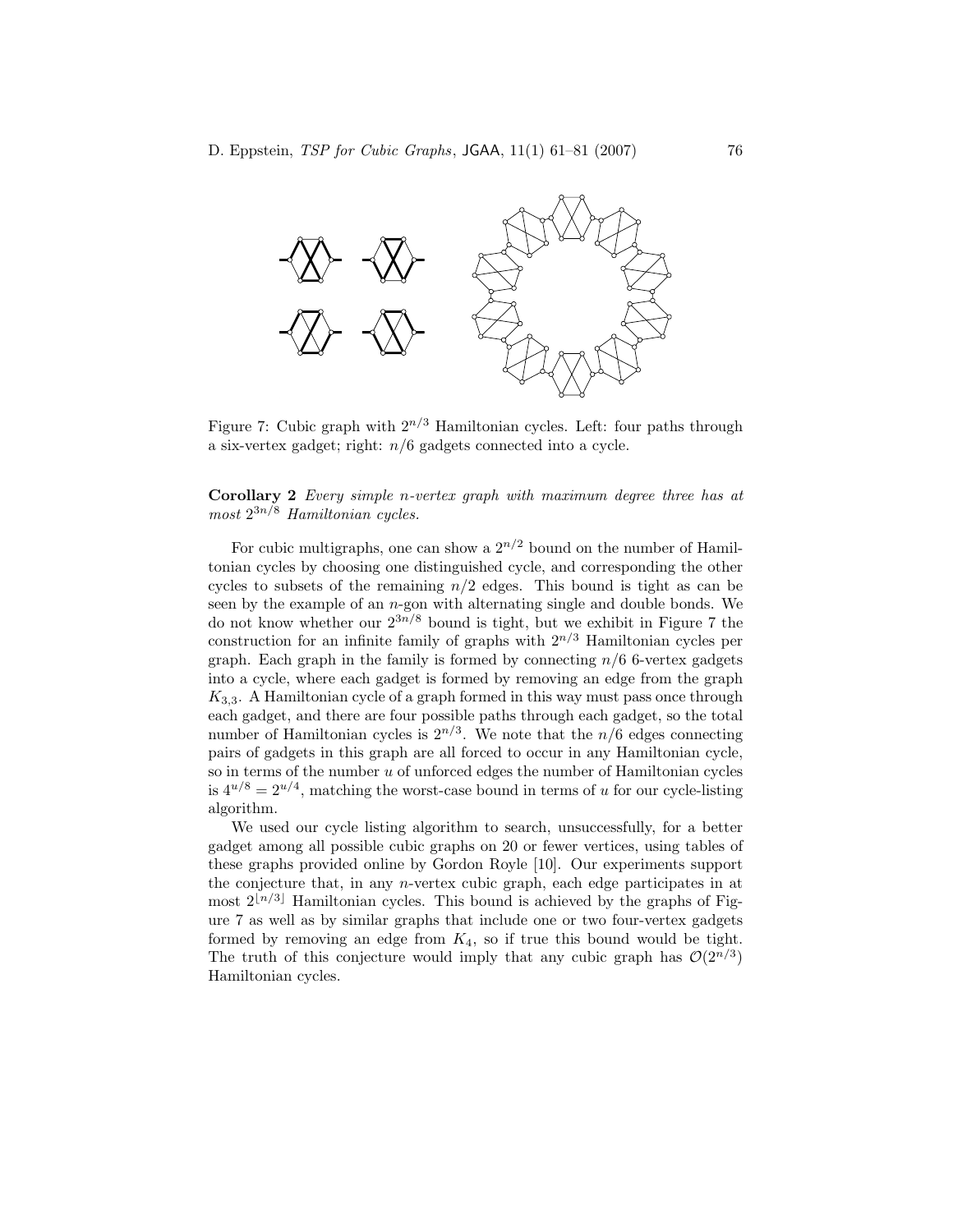### References

- [1] E. M. Arkin, M. Held, J. S. B. Mitchell, and S. S. Skiena. Hamiltonian triangulations for fast rendering. The Visual Computer, 12(9):429–444, 1996.
- [2] R. Beigel. Finding maximum independent sets in sparse and general graphs. In Proc. 10th ACM-SIAM Symp. Discrete Algorithms, pages S856–S857, January 1999.
- [3] J. M. Byskov. Chromatic number in time  $\mathcal{O}(2.4023^n)$  using maximal independent sets. Technical Report RS-02-45, BRICS, December 2002.
- [4] D. Eppstein. Quasiconvex analysis of backtracking algorithms. ACM Trans. Algorithms. To appear.
- [5] D. Eppstein. Small maximal independent sets and faster exact graph coloring. J. Graph Algorithms and Applications,  $7(2):131-140$ , 2003.
- [6] D. Eppstein and M. Gopi. Single-strip triangulation of manifolds with arbitrary topology. Eurographics Forum, 23(3):371–379, 2004.
- [7] M. R. Garey and D. S. Johnson. Computers and Intractability: a Guide to the Theory of NP-Completeness. W. H. Freeman, 1979.
- [8] D. S. Johnson and L. A. McGeoch. The traveling salesman problem: a case study in local optimization. In E. H. L. Aarts and J. K. Lenstra, editors, Local Search in Combinatorial Optimization, pages 215–310. John Wiley and Sons, 1997.
- [9] E. L. Lawler. A note on the complexity of the chromatic number problem. Information Processing Letters, 5(3):66–67, August 1976.
- [10] B. D. McKay and G. F. Royle. Constructing the cubic graphs on up to 20 vertices. Ars Combinatorica, 21(A):129–140, 1986.
- [11] J. M. Robson. Algorithms for maximum independent sets. J. Algorithms, 7(3):425–440, September 1986.
- [12] N. Schemenauer, T. Peters, and M. L. Hetland. Simple generators. Python Enhancement Proposal 255, python.org, May 2001.
- [13] R. E. Tarjan and A. E. Trojanowski. Finding a maximum independent set. SIAM J. Comput., 6(3):537–546, September 1977.
- [14] G. van Rossum et al. Python Language Website. http://www.python.org/.
- [15] B. Vandegriend. Finding Hamiltonian Cycles: Algorithms, Graphs and Performance. Master's thesis, Univ. of Alberta, Dept. of Computing Science, 1998.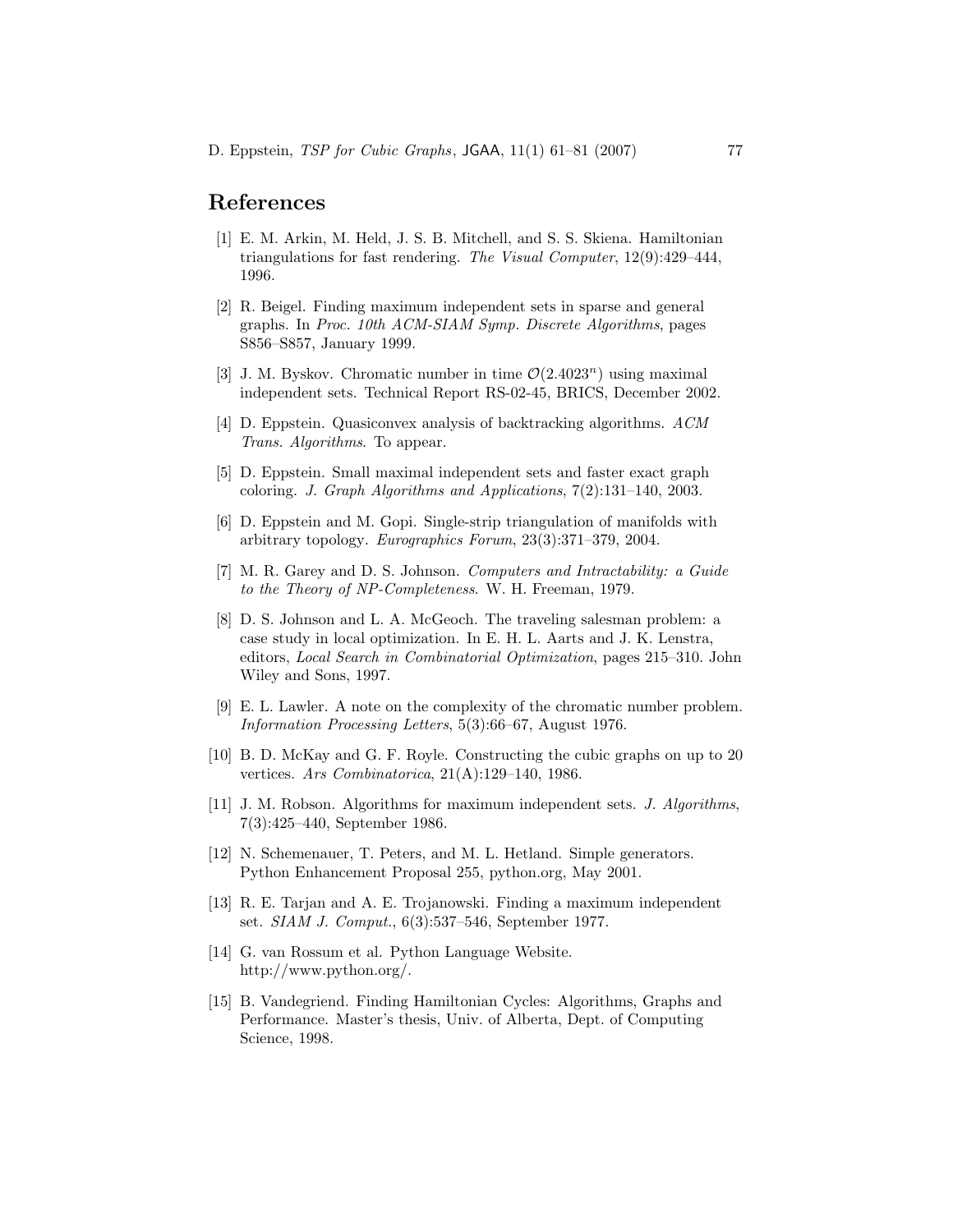# Appendix A Implementation of Cycle Listing Algorithm

We present here an implementation of the  $\mathcal{O}(2^{3n/8})$  algorithm for listing all Hamiltonian cycles in a degree three graph, in the Python programming language [14]. The yield keyword triggers Python's simple generator protocol [12], which creates an iterator object suitable for use in for-loops and similar contexts and returns it from each call to HamiltonianCycles. A more elaborate version of the implementation, which backtracks when it discovers that the current graph is not biconnected or its unforced edges have no perfect matching, and includes code for testing the algorithm on several simple families of 3-regular graphs, is available for download at http://www.ics.uci.edu/∼eppstein/PADS/ CubicHam.py.

```
"""CubicHam.py
```
Generate all Hamiltonian cycles in graphs of maximum degree three. D. Eppstein, April 2004. ""

```
def HamiltonianCycles(G):
```

```
""
Generate a sequence of all Hamiltonian cycles in graph G.
G should be represented in such a way that "for v in G" loops through
the vertices, and "G[v]" produces a collection of neighbors of v; for
instance, G may be a dictionary mapping vertices to lists of neighbors.
Each cycle is returned as a graph in a similar representation, and
should not be modified by the caller .
""
# Make a copy of G so we can destructively modify it# G[v][w] is true iff v-w is an original edge of G
# (rather than an edge created by a contraction of G).
copy = \{\}for v in G:
   if len(G[v]) < 2:
       return # Isolated or degree one vertex, no cycles existcopy[v] = dict([ (w, True) for w in G[v]])G = copy# Subgraph of forced edges in the inputforced_in_input = dict([(v,\}) for v in G])
# Subgraph of forced edges in current G
forced_in_current = dict([(v,\}) for v in G])
# List of vertices with degree twodegree_two = [v for v in G if len(G[v]) == 2]# Collection of vertices with forced edges
forced_vertices = {}
```
 $#$  The overall backtracking algorithm is implemented by means of  $# a stack of actions. At each step we pop the most recent action$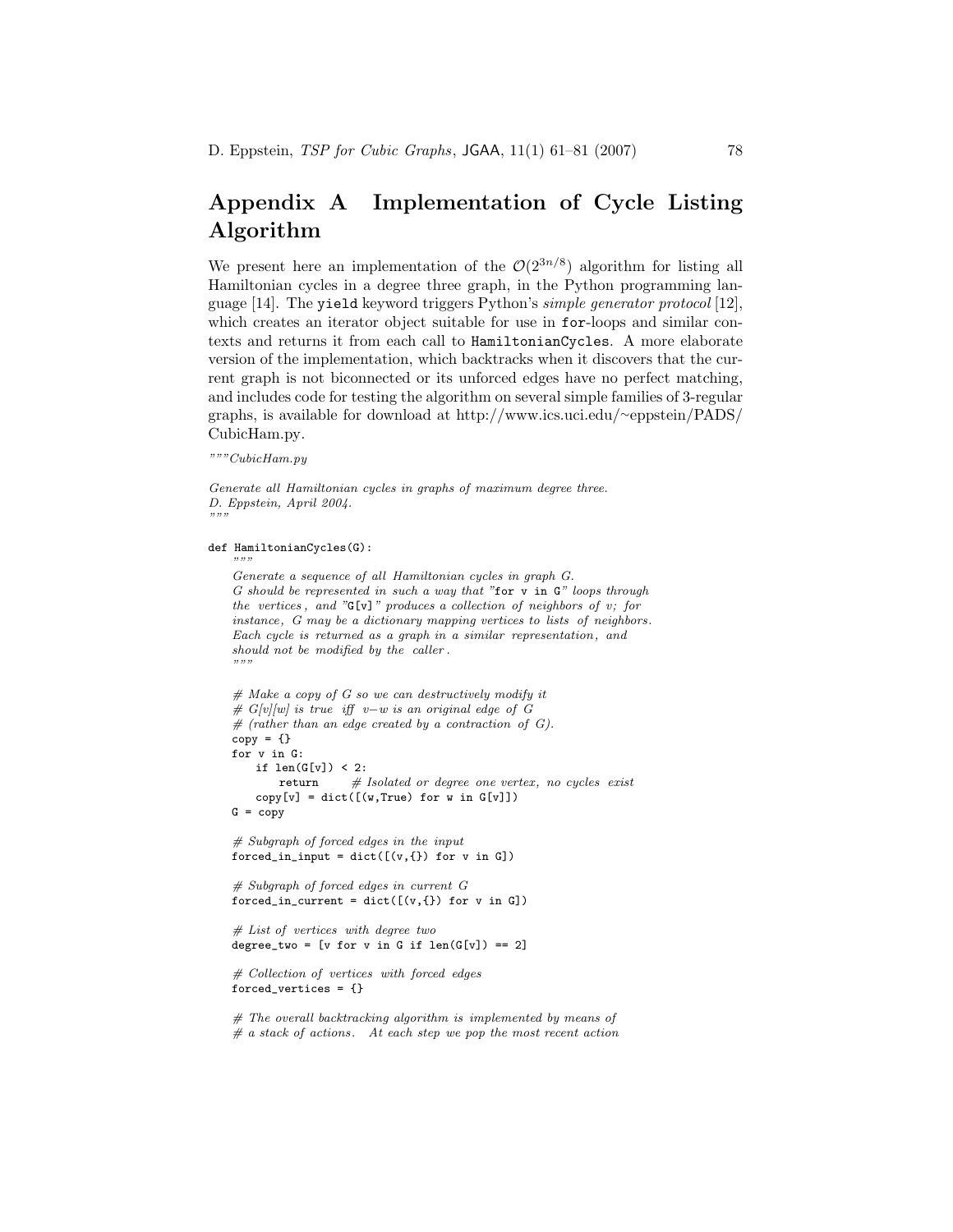```
# off the stack and call it. Each stacked function should return None or False
# normally, or True to signal that we have found a Hamiltonian cycle.
# Whenever we modify the graph, we push an action undoing that modification.
# Below are definitions of actions and action−related functions.
def remove(v,w):
    """Remove edge v,w from edges of G."""
   was\_original = G[v][w]del G[v][w],G[w][v]
   was_fored = w in forced_in_current[v]if was_forced:
       del forced_in_current[v][w],forced_in_current[w][v]
   def unremove():
       G[v][w] = G[w][v] = was\_originalif was_forced:
           forced_in\_current[v][w] = forced_in\_current[v][v] = Trueactions.append(unremove)
def now_degree_two(v):
    """Discover that changing G has caused v's degree to become two."""
   degree_two.append(v)
   def not_degree_two():
       top = degree_two.pop()
   actions.append(not_degree_two)
def safely_remove(v,w):
    ""
   Remove edge v,w and update degree two data structures.
   Returns True if successful , False if found a contradiction.
   """
   if w in forced_in_current[v] or len(G[v]) < 3 or len(G[w]) < 3:
       return False
   remove(v,w)
   now_degree_two(v)
   now_degree_two(w)
   return True
def remove_third_leg(v):
    """
   Check if v has two forced edges and if so remove unforced one.
   Returns True if successful , False if found a contradiction.
    ""
   if len(G[v]) != 3 or len(fored_in\_current[v]) != 2:
       return True
   w = [x for x in G[v] if x not in forced_in-current[v]][0]if len(G[w]) \leq 2:
       return False
   return safely_remove(v,w)
def force(v,w):
    "" "
   Add edge v,w to forced edges.
   Returns True if successful , False if found a contradiction.
    """
   if w in forced_in_current[v]:
```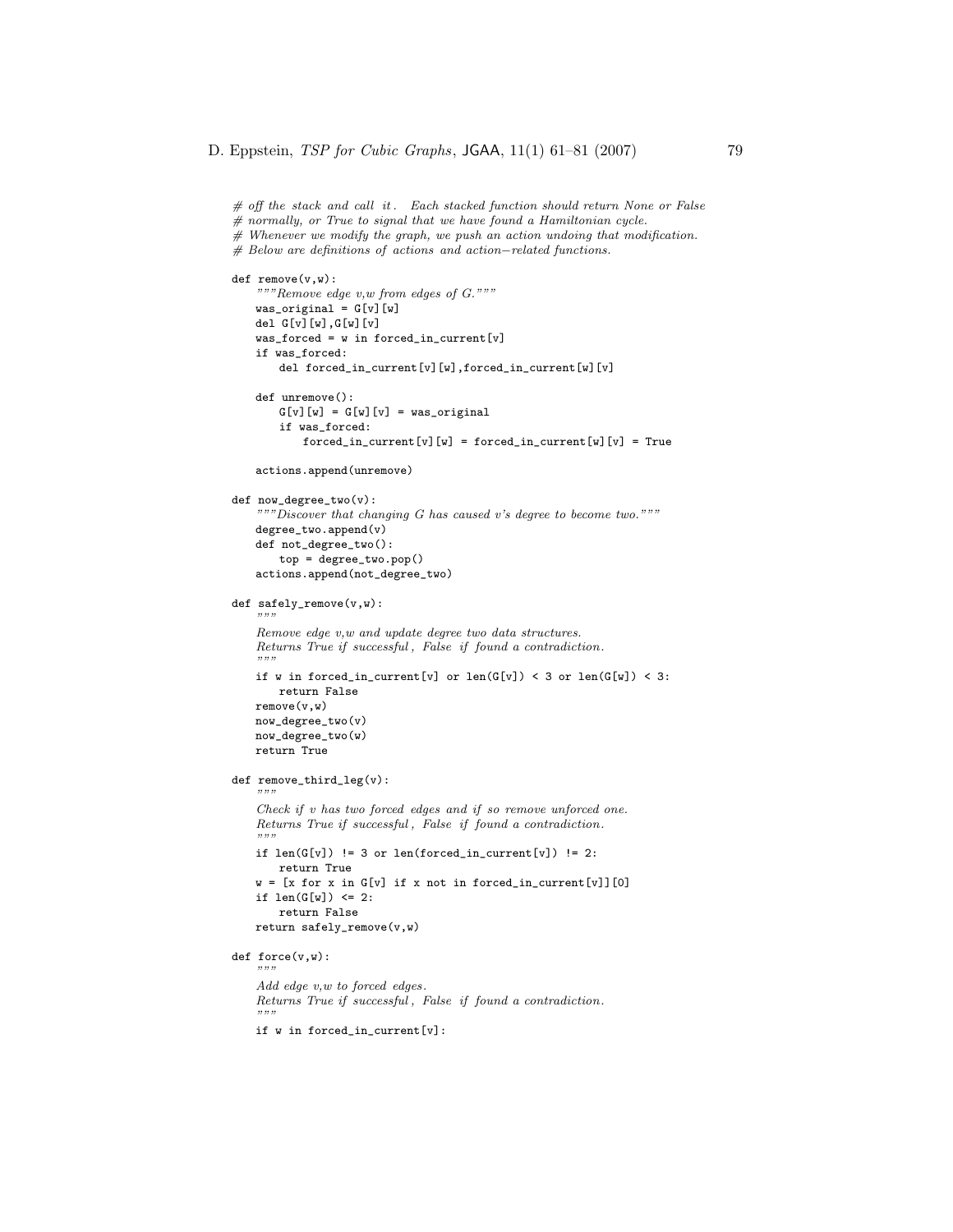```
return True \# already forced
   if len(fored_in\_current[v]) > 2 or len(fored_in\_current[v]) > 2:
       return False # three incident forced \Rightarrow no cycle exists
   forced_in\_current[v][w] = forced_in\_current[w][v] = Truenot\_previously\_forced = [x for x in (v,w) if x not in forced\_vertices]for x in not_previously_forced:
       forced_vertices[x] = True
   was\_original = G[v][w]if was_original:
       forced_in_input[v][w] = forced_in_input[v][v] = Truedef unforce():
        """Undo call to force ."""
        for x in not_previously_forced:
            del forced_vertices[x]
        del forced_in_current[v][w],forced_in_current[w][v]
        if was_original:
            del forced_in_input[v][w],forced_in_input[w][v]
   actions.append(unforce)
   return remove_third_leg(v) and remove_third_leg(w) and \
       force_into_triangle(v,w) and force_into_triangle(w,v)
def force_into_triangle(v,w):
    "" "
    After v, w has been added to forced edges, check if wbelongs to a triangle , and if so force the opposite edge.
    Returns True if successful , False if found a contradiction.
    """"
   if len(G[w]) != 3:
       return True
   x,y = [z \text{ for } z \text{ in } G[w] \text{ if } z := v]if y not in G[x]:
       return True
   return force(x,y)
def contract(v):
    """
    Contract out degree two vertex.
    Returns True if cycle should be reported, False or None otherwise.
   Appends recursive search of contracted graph to action stack .
    ""
   u, w = G[v]<br>if w in G[u]:
        \begin{array}{ll}\n\texttt{w} & \texttt{in } \mathbb{G}[u]: \\
\texttt{if } len(G) == 3: & \texttt{\#} \textit{ graph is a triangle?}\n\end{array}# graph is a triangle?return force(u,v) and force(v,w) and force(u,w)
        if not safely_remove(u,w):
            return None # unable to remove uw, no cycles exist
   if not force(u,v) or not force(v,w):
       return None # forcing the edges led to a contradiction
   remove(u,v)
   remove(v,w)
   G[u][w] = G[w][u] = Falseforced_in\_current[u][w] = forced_in\_current[w][u] = Truedel G[v],forced_vertices[v]
```